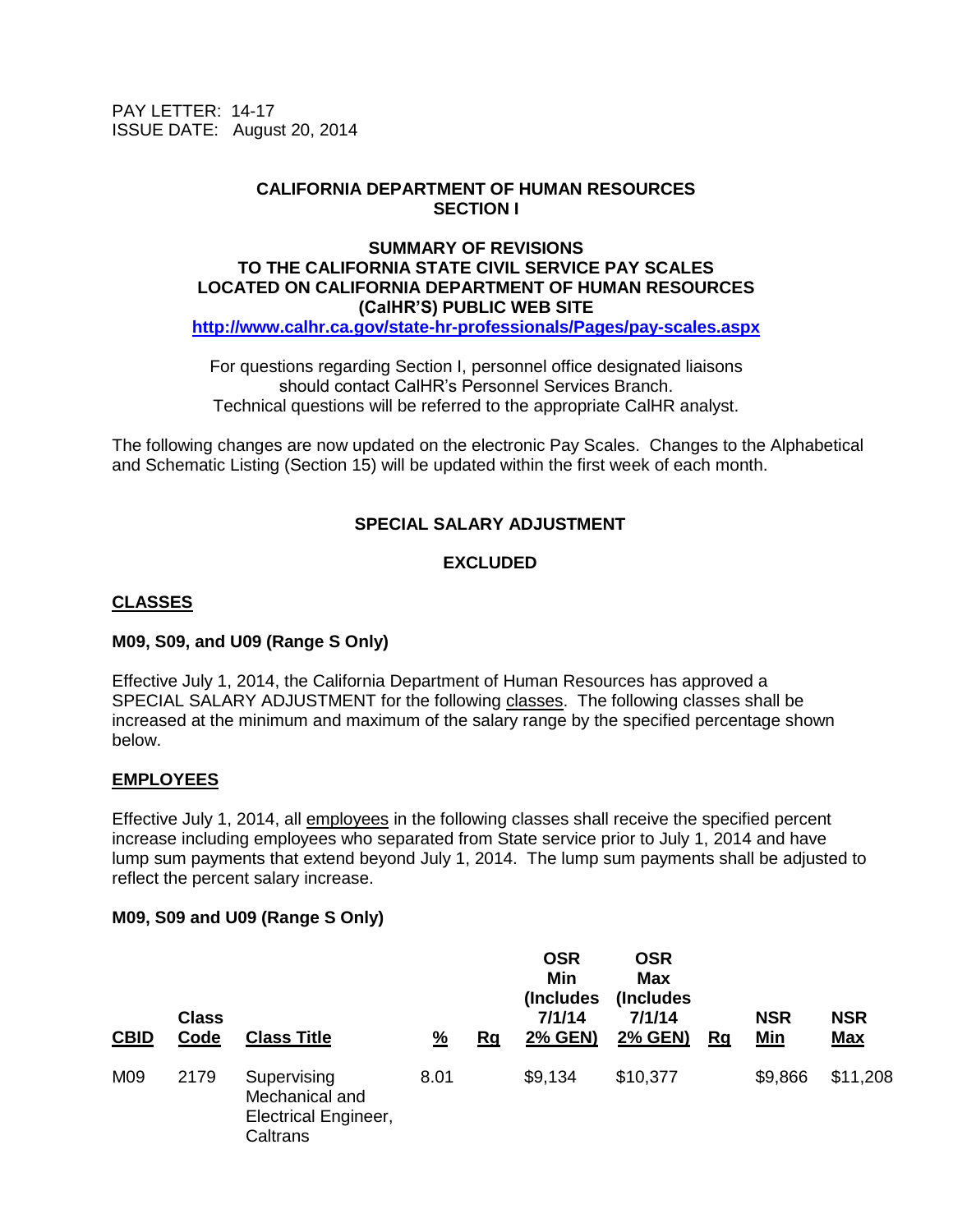| <b>CBID</b> | <b>Class</b><br><b>Code</b> | <b>Class Title</b>                                               | $\frac{9}{6}$ | Rg | <b>OSR</b><br>Min<br>(Includes<br>7/1/14<br>2% GEN) | <b>OSR</b><br><b>Max</b><br>(Includes<br>7/1/14<br><u>2% GEN)</u> | Rg | <b>NSR</b><br><u>Min</u> | <b>NSR</b><br><u>Max</u> |
|-------------|-----------------------------|------------------------------------------------------------------|---------------|----|-----------------------------------------------------|-------------------------------------------------------------------|----|--------------------------|--------------------------|
| M09         | 2541                        | Chief, Planning and<br>Construction                              | 8.01          |    | \$9,134                                             | \$10,377                                                          |    | \$9,866                  | \$11,208                 |
| M09         | 2973                        | Supervising<br>Landscape<br>Architect, Caltrans                  | 8.01          |    | \$9,134                                             | \$10,377                                                          |    | \$9,866                  | \$11,208                 |
| M09         | 3014                        | Supervising<br><b>Boundary</b><br>Determination<br>Officer       | 8.01          |    | \$9,134                                             | \$10,377                                                          |    | \$9,866                  | \$11,208                 |
| M09         | 3032                        | Supervising<br>Transportation<br>Surveyor (Caltrans)             | 8.01          |    | \$9,134                                             | \$10,377                                                          |    | \$9,866                  | \$11,208                 |
| M09         | 3050                        | Supervising Land<br>Surveyor                                     | 8.01          |    | \$9,134                                             | \$10,377                                                          |    | \$9,866                  | \$11,208                 |
| M09         | 3133                        | <b>Supervising Civil</b><br>Engineer,<br><b>Resources Agency</b> | 8.01          |    | \$9,134                                             | \$10,377                                                          |    | \$9,866                  | \$11,208                 |
| M09         | 3152                        | Principal<br>Transportation<br>Engineer, Caltrans                | 7.97          |    | \$10,039                                            | \$11,403                                                          |    | \$10,839                 | \$12,312                 |
| M09         | 3155                        | Supervising<br>Transportation<br>Engineer, Caltrans              | 8.01          |    | \$9,134                                             | \$10,377                                                          |    | \$9,866                  | \$11,208                 |
| M09         | 3156                        | Supervising<br>Transportation<br><b>Electrical Engineer</b>      | 8.01          |    | \$9,134                                             | \$10,377                                                          |    | \$9,866                  | \$11,208                 |
| M09         | 3183                        | <b>Principal Bridge</b><br>Engineer                              | 7.97          |    | \$10,039                                            | \$11,403                                                          |    | \$10,839                 | \$12,312                 |
| M09         | 3184                        | <b>Supervising Bridge</b><br>Engineer                            | 8.01          |    | \$9,134                                             | \$10,377                                                          |    | \$9,866                  | \$11,208                 |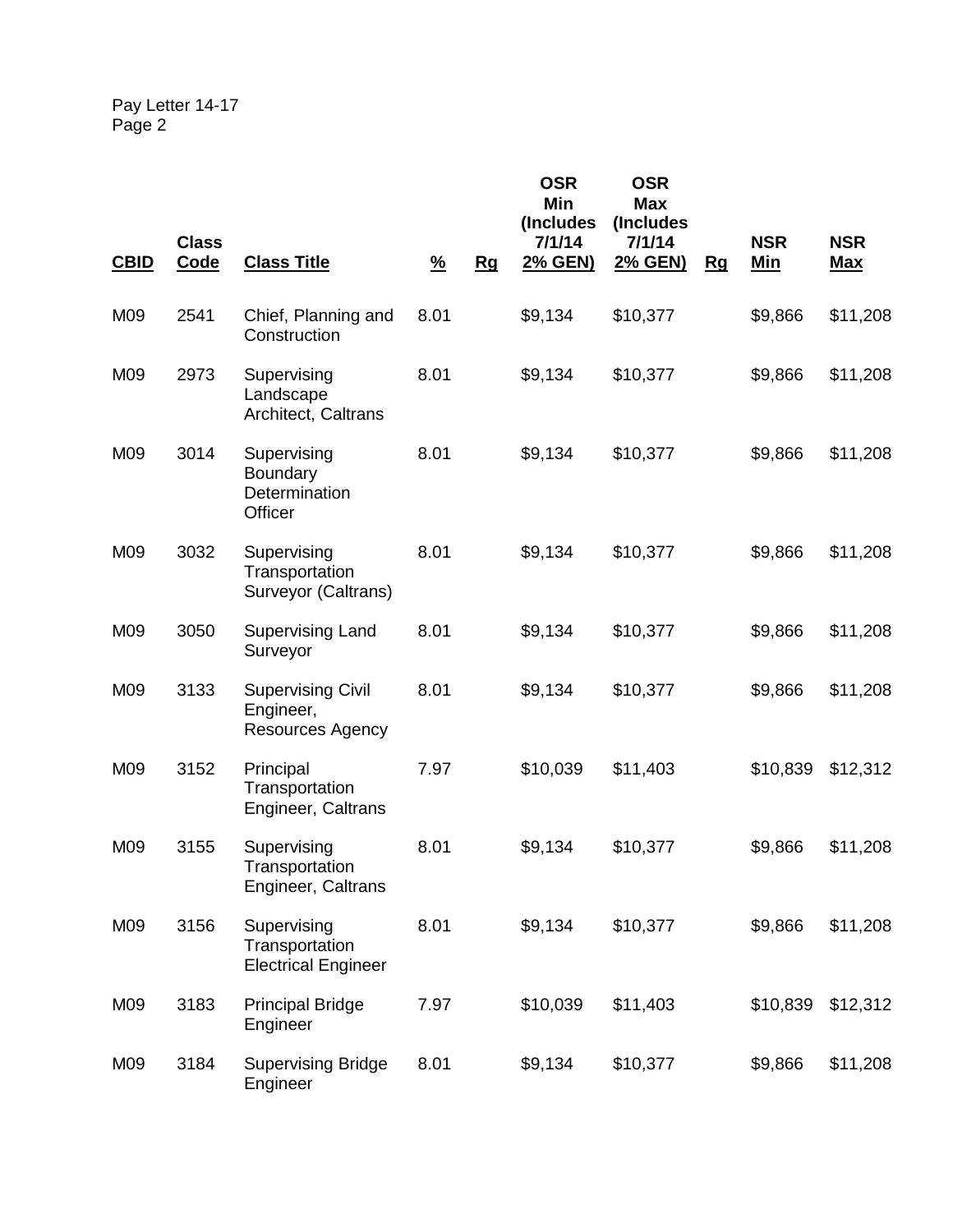| <b>CBID</b> | <b>Class</b><br><b>Code</b> | <b>Class Title</b>                                                                              | $\frac{9}{6}$ | Rg | <b>OSR</b><br>Min<br>(Includes<br>7/1/14<br>2% GEN) | <b>OSR</b><br><b>Max</b><br>(Includes<br>7/1/14<br><u>2% GEN)</u> | Rg | <b>NSR</b><br><u>Min</u> | <b>NSR</b><br><u>Max</u> |
|-------------|-----------------------------|-------------------------------------------------------------------------------------------------|---------------|----|-----------------------------------------------------|-------------------------------------------------------------------|----|--------------------------|--------------------------|
| M09         | 3248                        | Chief Engineer,<br><b>Reclamation Board</b>                                                     | 8.01          |    | \$9,134                                             | \$10,377                                                          |    | \$9,866                  | \$11,208                 |
| M09         | 3254                        | Principal Hydraulic<br>Engineer                                                                 | 7.97          |    | \$10,039                                            | \$11,403                                                          |    | \$10,839                 | \$12,312                 |
| M09         | 3255                        | <b>Principal Engineer</b><br><b>Water Resources</b>                                             | 7.97          |    | \$10,039                                            | \$11,403                                                          |    | \$10,839                 | \$12,312                 |
| M09         | 3304                        | Standards and<br><b>Quality Control</b><br>Manager                                              | 8.01          |    | \$9,134                                             | \$10,377                                                          |    | \$9,866                  | \$11,208                 |
| M09         | 3330                        | <b>Principal Structural</b><br>Engineer                                                         | 7.97          |    | \$10,039                                            | \$11,403                                                          |    | \$10,839                 | \$12,312                 |
| M09         | 3374                        | Supervising<br>Materials and<br><b>Research Engineer</b>                                        | 8.01          | A  | \$9,134                                             | \$10,377                                                          | A  | \$9,866                  | \$11,208                 |
| M09         | 3442                        | Principal<br>Construction<br>Engineer,<br>Department of<br>Corrections                          | 7.97          |    | \$10,039                                            | \$11,403                                                          |    | \$10,839                 | \$12,312                 |
| M09         | 3444                        | Principal<br>Construction<br><b>Engineer Water</b><br>Resources                                 | 7.97          |    | \$10,039                                            | \$11,403                                                          |    | \$10,839                 | \$12,312                 |
| M09         | 3503                        | Program Manager,<br><b>Public Utilities</b><br>Commission                                       | 7.97          |    | \$10,039                                            | \$11,403                                                          |    | \$10,839                 | \$12,312                 |
| M09         | 3560                        | <b>Principal Mechanical</b><br>and Electrical<br><b>Engineer Hydraulic</b><br><b>Structures</b> | 7.97          |    | \$10,039                                            | \$11,403                                                          |    | \$10,839                 | \$12,312                 |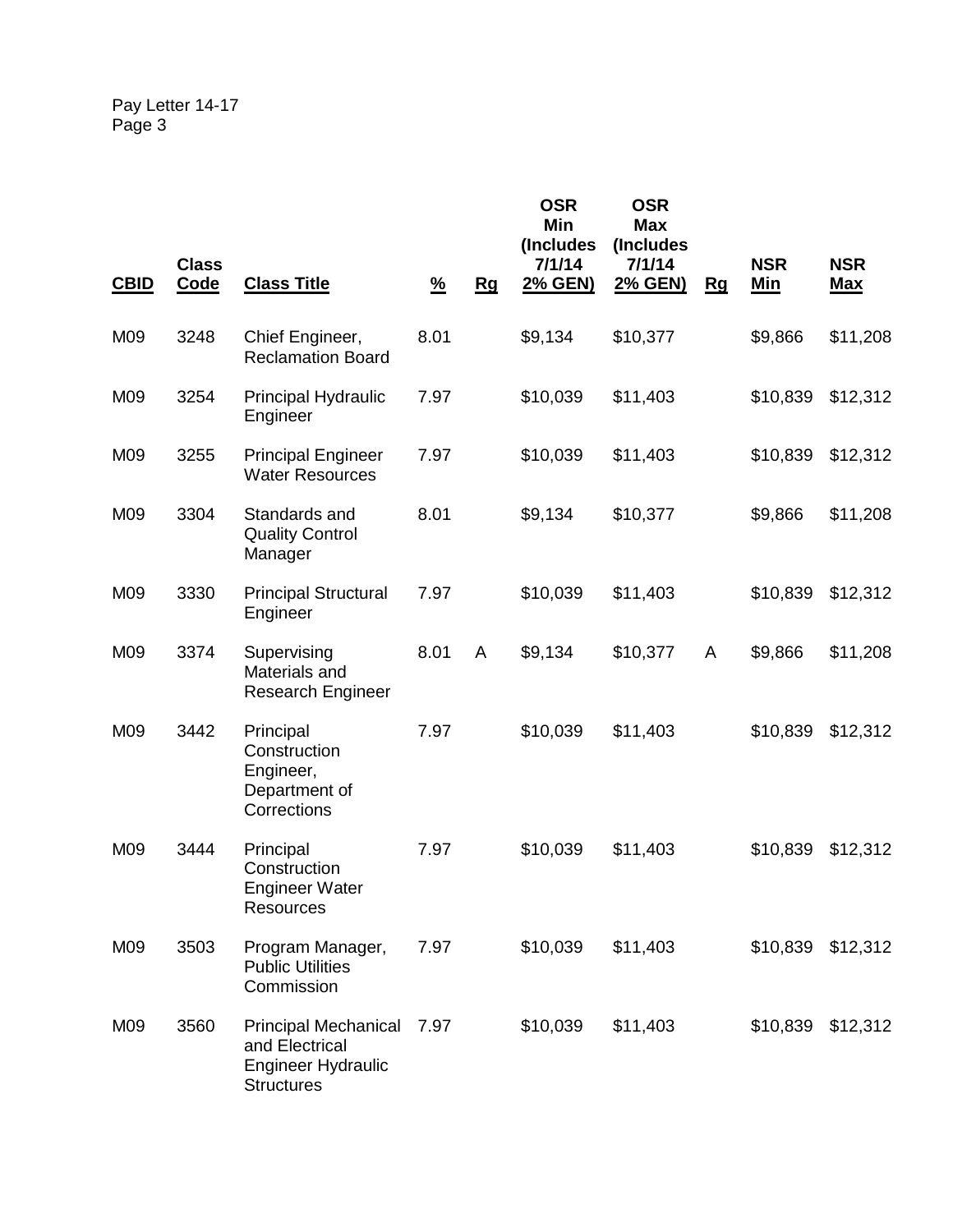| <b>CBID</b> | <b>Class</b><br>Code | <b>Class Title</b>                                                                                            | $\frac{9}{6}$ | Rg | <b>OSR</b><br>Min<br>(Includes<br>7/1/14<br>2% GEN) | <b>OSR</b><br><b>Max</b><br>(Includes<br>7/1/14<br>2% GEN) | Rg | <b>NSR</b><br><u>Min</u> | <b>NSR</b><br><b>Max</b> |
|-------------|----------------------|---------------------------------------------------------------------------------------------------------------|---------------|----|-----------------------------------------------------|------------------------------------------------------------|----|--------------------------|--------------------------|
| M09         | 3633                 | Supervising<br><b>Equipment Engineer</b>                                                                      | 8.01          |    | \$9,134                                             | \$10,377                                                   |    | \$9,866                  | \$11,208                 |
| M09         | 3645                 | Assistant Chief,<br>Telecommunications<br><b>Division</b>                                                     | 7.97          |    | \$10,039                                            | \$11,403                                                   |    | \$10,839                 | \$12,312                 |
| M09         | 3671                 | Principal<br><b>Hydroelectric Power</b><br><b>Utility Engineer</b>                                            | 7.97          |    | \$10,039                                            | \$11,403                                                   |    | \$10,839                 | \$12,312                 |
| M09         | 3759                 | Chief, Research and<br>Development,<br>Extractive<br>Development<br>Program, State<br><b>Lands Commission</b> | 8.73          |    | \$10,524                                            | \$11,951                                                   |    | \$11,443                 | \$12,994                 |
| M09         | 3793                 | <b>Supervising Mineral</b><br><b>Resources Engineer</b>                                                       | 2.02          |    | \$10,612                                            | \$12,050                                                   |    | \$10,826                 | \$12,293                 |
| M09         | 3819                 | Principal Engineer,<br><b>Drinking Water</b><br>Program                                                       | 7.97          |    | \$10,039                                            | \$11,403                                                   |    | \$10,839                 | \$12,312                 |
| M09         | 3850                 | <b>Supervising Water</b><br><b>Resource Control</b><br>Engineer<br>(Managerial)                               | 8.01          |    | \$9,134                                             | \$10,377                                                   |    | \$9,866                  | \$11,208                 |
| M09         | 3851                 | <b>Principal Water</b><br><b>Resource Control</b><br>Engineer                                                 | 7.97          |    | \$10,039                                            | \$11,403                                                   |    | \$10,839                 | \$12,312                 |
| M09         | 3870                 | Assistant Chief,<br>Division of<br><b>Occupational Safety</b><br>and Health                                   | 7.97          |    | \$10,039                                            | \$11,403                                                   |    | \$10,839                 | \$12,312                 |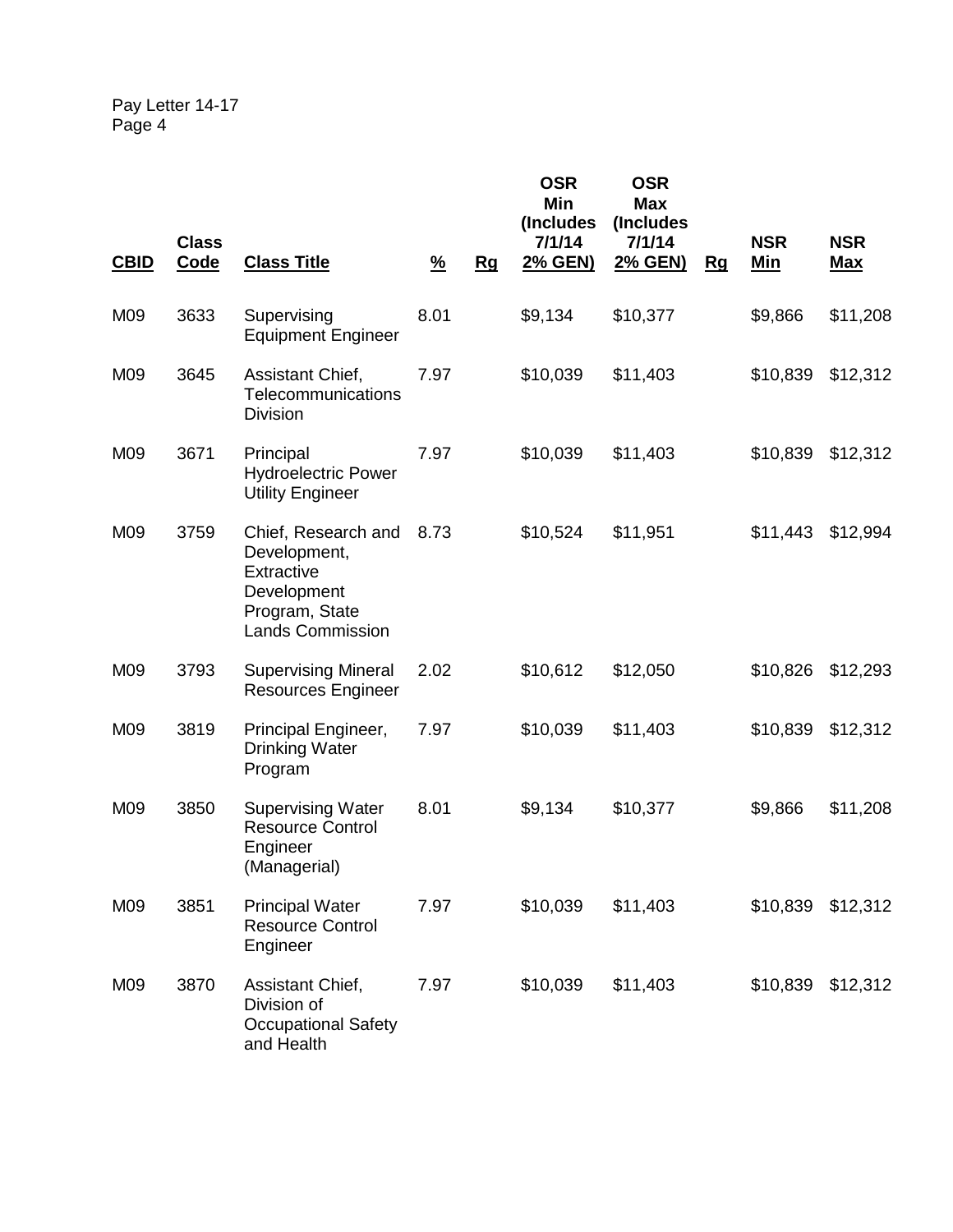| <b>CBID</b> | <b>Class</b><br>Code | <b>Class Title</b>                                                                     | $\frac{9}{6}$ | Rg | <b>OSR</b><br>Min<br>(Includes<br>7/1/14<br>2% GEN) | <b>OSR</b><br><b>Max</b><br>(Includes<br>7/1/14<br>2% GEN) | Rg | <b>NSR</b><br>Min | <b>NSR</b><br><u>Max</u> |
|-------------|----------------------|----------------------------------------------------------------------------------------|---------------|----|-----------------------------------------------------|------------------------------------------------------------|----|-------------------|--------------------------|
| M09         | 3871                 | Regional Manager,<br>Division of<br><b>Occupational Safety</b><br>and Health           | 8.01          |    | \$9,134                                             | \$10,377                                                   |    | \$9,866           | \$11,208                 |
| M09         | 3878                 | <b>Assistant Division</b><br>Chief, Air Resources<br><b>Board</b>                      | 2.92          |    | \$9,566                                             | \$10,862                                                   |    | \$9,845           | \$11,179                 |
| M09         | 3881                 | <b>Principal Safety</b><br>Engineer<br>-Elevators-                                     | 8.01          |    | \$9,134                                             | \$10,377                                                   |    | \$9,866           | \$11,208                 |
| M09         | 3883                 | <b>Principal Safety</b><br>Engineer<br>-Pressure Vessels-                              | 8.01          |    | \$9,134                                             | \$10,377                                                   |    | \$9,866           | \$11,208                 |
| M09         | 3885                 | <b>Principal Safety</b><br>Engineer<br>-Mineral Industries<br>Mining and<br>Tunneling- | 8.01          |    | \$9,134                                             | \$10,377                                                   |    | \$9,866           | \$11,208                 |
| M09         | 3902                 | <b>Principal Safety</b><br>Engineer<br>-Construction-                                  | 8.01          |    | \$9,134                                             | \$10,377                                                   |    | \$9,866           | \$11,208                 |
| M09         | 3908                 | <b>Principal Safety</b><br>Engineer<br>-Staff Services-                                | 8.01          |    | \$9,134                                             | \$10,377                                                   |    | \$9,866           | \$11,208                 |
| M09         | 3911                 | <b>Principal Safety</b><br>Engineer<br>-Industrial-                                    | 8.01          |    | \$9,134                                             | \$10,377                                                   |    | \$9,866           | \$11,208                 |
| M09         | 3952                 | <b>Principal Architect</b>                                                             | 7.97          |    | \$10,039                                            | \$11,403                                                   |    | \$10,839          | \$12,312                 |
| M09         | 3979                 | <b>Principal Landscape</b><br>Architect, Caltrans                                      | 7.97          |    | \$10,039                                            | \$11,403                                                   |    | \$10,839          | \$12,312                 |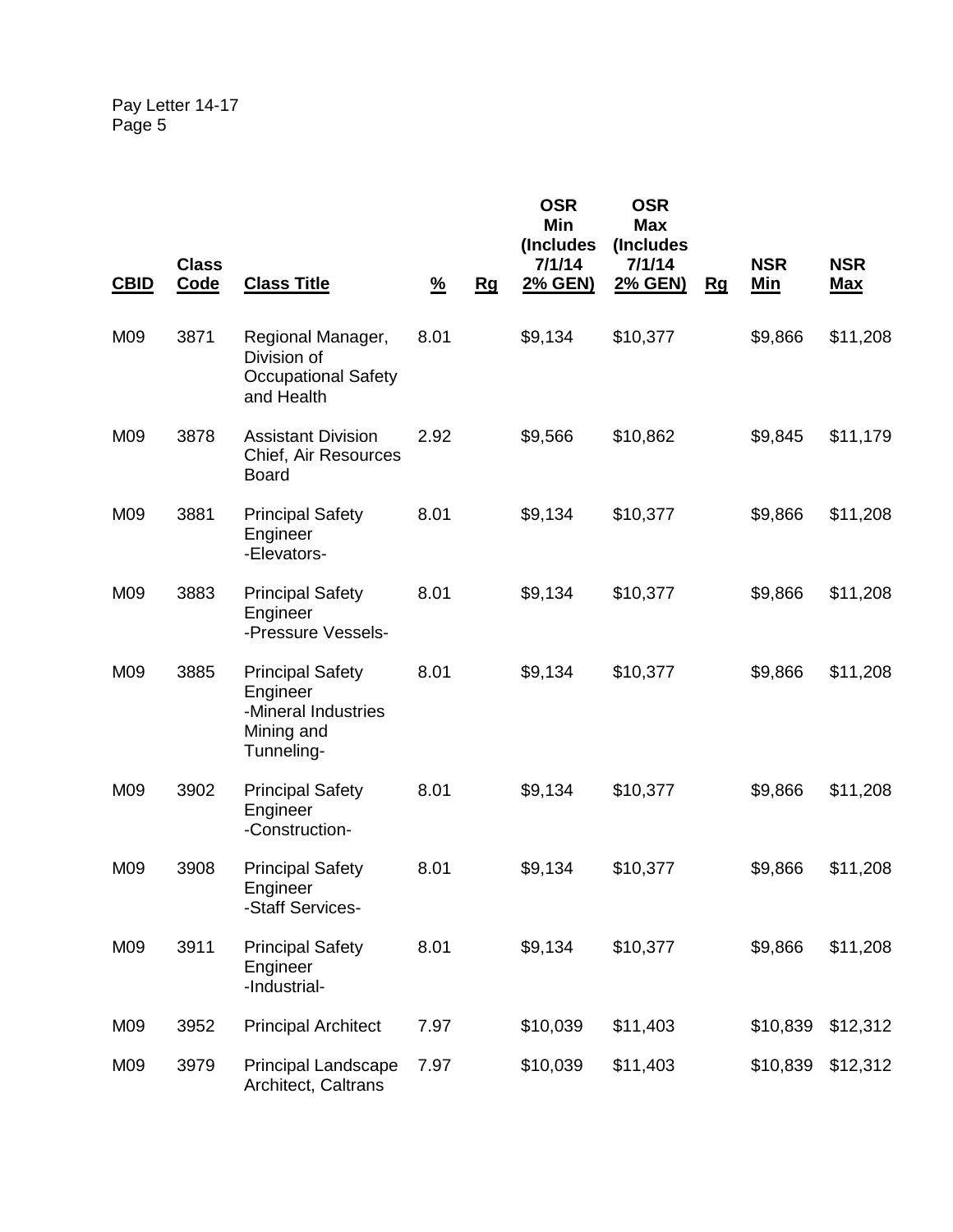| <b>CBID</b>     | <b>Class</b><br>Code | <b>Class Title</b>                                                                      | $\frac{9}{6}$ | <u>Rg</u> | <b>OSR</b><br>Min<br>(Includes<br>7/1/14<br>2% GEN) | <b>OSR</b><br><b>Max</b><br>(Includes<br>7/1/14<br><u>2% GEN)</u> | Rg | <b>NSR</b><br><u>Min</u> | <b>NSR</b><br><b>Max</b> |
|-----------------|----------------------|-----------------------------------------------------------------------------------------|---------------|-----------|-----------------------------------------------------|-------------------------------------------------------------------|----|--------------------------|--------------------------|
| M09             | 3980                 | Supervising<br>Landscape Architect                                                      | 8.01          |           | \$9,134                                             | \$10,377                                                          |    | \$9,866                  | \$11,208                 |
| M09             | 4015                 | <b>Chief Compliance</b><br>Officer, Health<br><b>Facilities</b><br>Construction         | 7.97          |           | \$10,039                                            | \$11,403                                                          |    | \$10,839                 | \$12,312                 |
| M09             | 4024                 | <b>Capital Outlay</b><br>Program Manager                                                | 7.97          |           | \$10,039                                            | \$11,403                                                          |    | \$10,839                 | \$12,312                 |
| M09             | 4512                 | Principal<br>Transportation<br><b>Division Public</b><br><b>Utilities Commission</b>    | 7.97          |           | \$10,039                                            | \$11,403                                                          |    | \$10,839                 | \$12,312                 |
| M09             | 4849                 | <b>Electric Generation</b><br>System Program<br>Specialist III                          | 5.77          |           | \$8,502                                             | \$9,651                                                           |    | \$8,993                  | \$10,208                 |
| M09             | 7143                 | <b>Prison Industries</b><br>Engineer                                                    | 5.77          |           | \$8,502                                             | \$9,651                                                           |    | \$8,993                  | \$10,208                 |
| M09             | 9944                 | <b>Supervising Air</b><br>Quality Engineer,<br>Department of<br><b>Consumer Affairs</b> | 8.01          |           | \$8,259                                             | \$10,340                                                          |    | \$8,921                  | \$11,168                 |
| S <sub>09</sub> | 2972                 | Senior Landscape<br>Architect, Caltrans                                                 | 7.93          |           | \$7,525                                             | \$9,419                                                           |    | \$8,122                  | \$10,166                 |
| S <sub>09</sub> | 3001                 | Senior Mechanical<br>Engineer, Caltrans<br>(Supervisor)                                 | 7.93          |           | \$7,525                                             | \$9,419                                                           |    | \$8,122                  | \$10,166                 |
| S <sub>09</sub> | 3002                 | <b>Senior Electrical</b><br>Engineer, Caltrans<br>(Supervisor)                          | 7.93          |           | \$7,525                                             | \$9,419                                                           |    | \$8,122                  | \$10,166                 |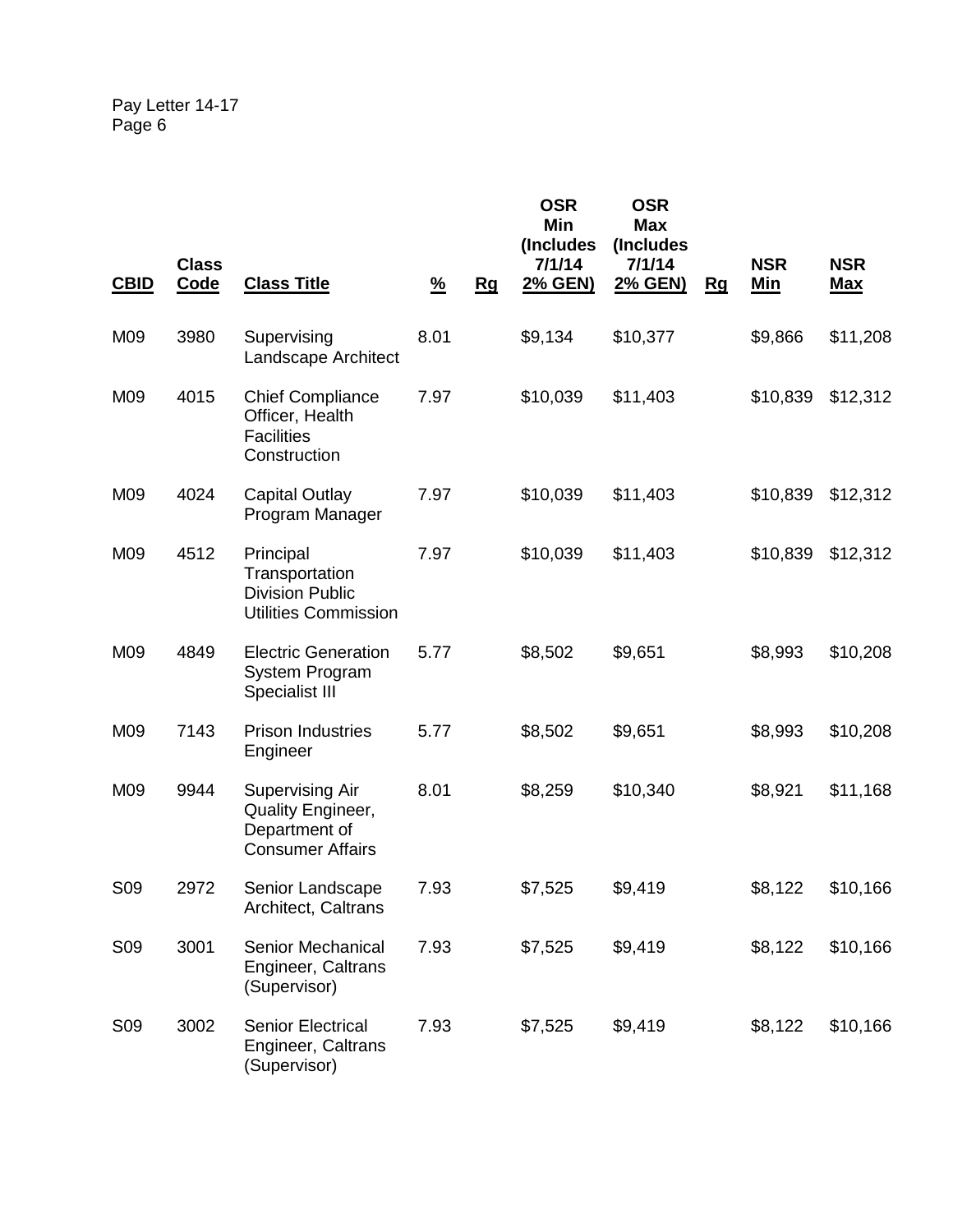| <b>CBID</b>     | <b>Class</b><br><b>Code</b> | <b>Class Title</b>                                                                               | $\frac{9}{6}$ | Rg | <b>OSR</b><br>Min<br>(Includes<br>7/1/14<br>2% GEN) | <b>OSR</b><br><b>Max</b><br>(Includes<br>7/1/14<br><u>2% GEN)</u> | Rg | <b>NSR</b><br><u>Min</u> | <b>NSR</b><br><u>Max</u> |
|-----------------|-----------------------------|--------------------------------------------------------------------------------------------------|---------------|----|-----------------------------------------------------|-------------------------------------------------------------------|----|--------------------------|--------------------------|
| <b>S09</b>      | 3019                        | <b>Senior Boundary</b><br>Determination<br>Officer (Supervisory)                                 | 7.93          |    | \$7,525                                             | \$9,419                                                           |    | \$8,122                  | \$10,166                 |
| S <sub>09</sub> | 3030                        | Transportation<br><b>Surveyor Party</b><br>Chief (Caltrans)                                      | 3.90          |    | \$6,970                                             | \$8,722                                                           |    | \$7,242                  | \$9,062                  |
| S <sub>09</sub> | 3031                        | Senior<br>Transportation<br>Surveyor (Caltrans)                                                  | 7.93          |    | \$7,525                                             | \$9,419                                                           |    | \$8,122                  | \$10,166                 |
| S <sub>09</sub> | 3049                        | Senior Land<br>Surveyor                                                                          | 7.93          |    | \$7,525                                             | \$9,419                                                           |    | \$8,122                  | \$10,166                 |
| <b>S09</b>      | 3115                        | Supervising<br><b>Engineer - Civil</b><br>Section- Office of<br>Architecture and<br>Construction | 8.01          |    | \$8,259                                             | \$10,340                                                          |    | \$8,921                  | \$11,168                 |
| S <sub>09</sub> | 3120                        | <b>Senior Civil</b><br>Engineer                                                                  | 7.93          |    | \$7,525                                             | \$9,419                                                           |    | \$8,122                  | \$10,166                 |
| <b>S09</b>      | 3122                        | Chief of Flood<br>Operations, Water<br>Resources                                                 | 8.01          |    | \$8,259                                             | \$10,340                                                          |    | \$8,921                  | \$11,168                 |
| S <sub>09</sub> | 3134                        | Senior Engineer,<br>San Francisco Bay<br>Conservation and<br>Development<br>Commission           | 7.93          |    | \$7,525                                             | \$9,419                                                           |    | \$8,122                  | \$10,166                 |
| <b>S09</b>      | 3164                        | Senior<br>Transportation<br><b>Electrical Engineer</b><br>(Supervisor)                           | 7.93          |    | \$7,525                                             | \$9,419                                                           |    | \$8,122                  | \$10,166                 |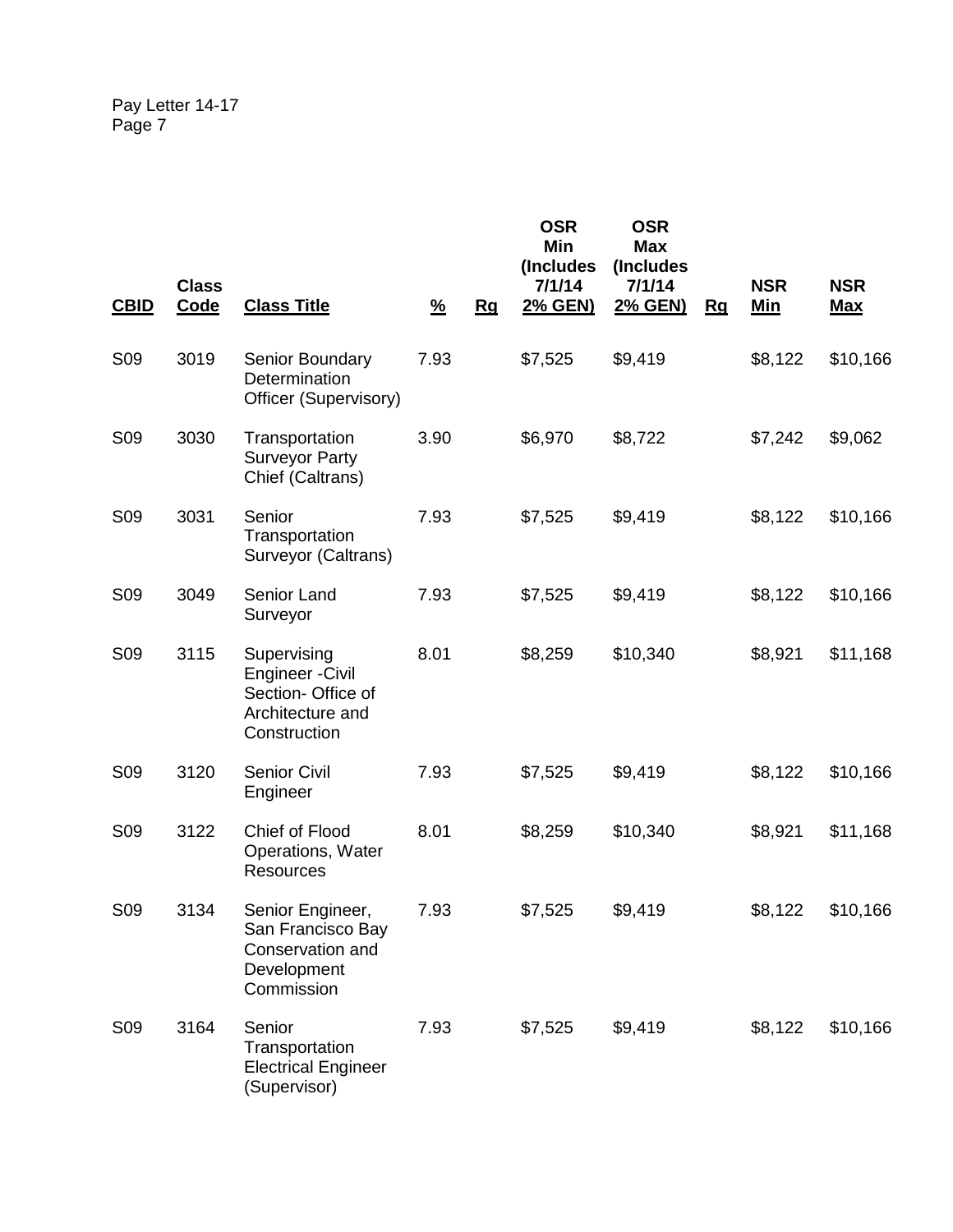| <b>CBID</b>     | <b>Class</b><br><b>Code</b> | <b>Class Title</b>                                                        | $\frac{9}{6}$ | Rg | <b>OSR</b><br>Min<br>(Includes<br>7/1/14<br>2% GEN) | <b>OSR</b><br><b>Max</b><br>(Includes<br>7/1/14<br>2% GEN) | <u>Rg</u> | <b>NSR</b><br><u>Min</u> | <b>NSR</b><br><b>Max</b> |
|-----------------|-----------------------------|---------------------------------------------------------------------------|---------------|----|-----------------------------------------------------|------------------------------------------------------------|-----------|--------------------------|--------------------------|
| <b>S09</b>      | 3165                        | Associate<br>Transportation<br><b>Electrical Engineer</b><br>(Supervisor) | 7.38          |    | \$6,418                                             | \$8,036                                                    |           | \$6,892                  | \$8,629                  |
| <b>S09</b>      | 3257                        | Supervising<br><b>Hydraulic Engineer</b>                                  | 8.01          |    | \$8,259                                             | \$10,340                                                   |           | \$8,921                  | \$11,168                 |
| S <sub>09</sub> | 3258                        | Supervising<br><b>Engineer Water</b><br>Resources                         | 8.01          | A  | \$8,259                                             | \$10,340                                                   | A         | \$8,921                  | \$11,168                 |
| <b>S09</b>      | 3261                        | Senior Engineer<br><b>Water Resources</b>                                 | 7.93          | A  | \$7,525                                             | \$9,419                                                    | A         | \$8,122                  | \$10,166                 |
| S <sub>09</sub> | 3278                        | <b>Senior Corrosion</b><br>Engineer                                       | 7.93          |    | \$7,525                                             | \$9,419                                                    |           | \$8,122                  | \$10,166                 |
| S <sub>09</sub> | 3285                        | Senior Engineer,<br>Seismic Safety<br>Commission                          | 7.93          |    | \$7,525                                             | \$9,419                                                    |           | \$8,122                  | \$10,166                 |
| <b>S09</b>      | 3289                        | Senior Specification<br><b>Writer Hydraulic</b><br><b>Structures</b>      | 7.93          |    | \$7,525                                             | \$9,419                                                    |           | \$8,122                  | \$10,166                 |
| <b>S09</b>      | 3302                        | <b>Senior Cost</b><br><b>Estimator Water</b><br>Resources                 | 7.93          |    | \$7,525                                             | \$9,419                                                    |           | \$8,122                  | \$10,166                 |
| S <sub>09</sub> | 3331                        | Supervising<br><b>Structural Engineer</b>                                 | 8.00          |    | \$8,670                                             | \$10,857                                                   |           | \$9,364                  | \$11,726                 |
| S09             | 3332                        | <b>District Structural</b><br>Engineer                                    | 8.01          |    | \$8,259                                             | \$10,340                                                   |           | \$8,921                  | \$11,168                 |
| S <sub>09</sub> | 3375                        | Senior Materials and<br><b>Research Engineer</b>                          | 7.93          | A  | \$7,525                                             | \$9,419                                                    | A         | \$8,122                  | \$10,166                 |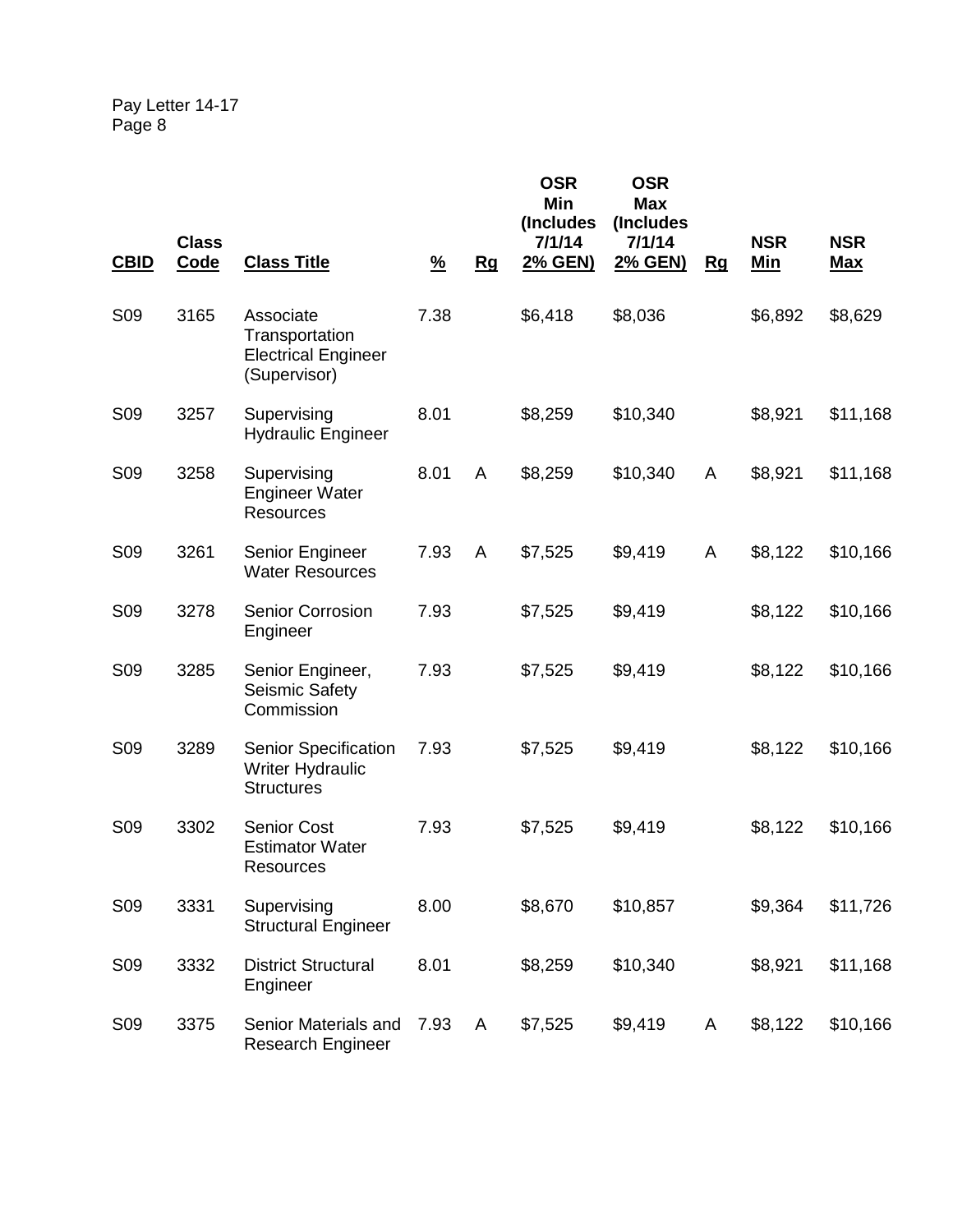| <b>CBID</b>     | <b>Class</b><br><b>Code</b> | <b>Class Title</b>                                                                       | $\frac{9}{6}$ | Rg | <b>OSR</b><br>Min<br>(Includes<br>7/1/14<br>2% GEN) | <b>OSR</b><br><b>Max</b><br>(Includes<br>7/1/14<br>2% GEN) | Rg | <b>NSR</b><br><u>Min</u> | <b>NSR</b><br><b>Max</b> |
|-----------------|-----------------------------|------------------------------------------------------------------------------------------|---------------|----|-----------------------------------------------------|------------------------------------------------------------|----|--------------------------|--------------------------|
|                 |                             |                                                                                          |               |    |                                                     |                                                            |    |                          |                          |
| S <sub>09</sub> | 3391                        | Supervising<br><b>Engineer Equipment</b><br>and Materials<br>Section                     | 8.01          |    | \$8,259                                             | \$10,340                                                   |    | \$8,921                  | \$11,168                 |
| S <sub>09</sub> | 3393                        | <b>Senior Procurement</b><br>Engineer                                                    | 7.93          |    | \$7,525                                             | \$9,419                                                    |    | \$8,122                  | \$10,166                 |
| S <sub>09</sub> | 3400                        | Senior Chemical<br><b>Testing Engineer</b>                                               | 7.93          |    | \$7,525                                             | \$9,419                                                    |    | \$8,122                  | \$10,166                 |
| <b>S09</b>      | 3411                        | Supervisor<br><b>Chemical Testing</b><br>Section Hydraulic<br>Laboratory                 | 7.93          |    | \$7,525                                             | \$9,419                                                    |    | \$8,122                  | \$10,166                 |
| S <sub>09</sub> | 3412                        | <b>Senior Electronic</b><br>Engineer, Caltrans                                           | 7.93          |    | \$7,525                                             | \$9,419                                                    |    | \$8,122                  | \$10,166                 |
| <b>S09</b>      | 3428                        | Senior Registrar,<br>Board for<br>Professional<br><b>Engineers and Land</b><br>Surveyors | 7.93          |    | \$7,525                                             | \$9,419                                                    |    | \$8,122                  | \$10,166                 |
| S <sub>09</sub> | 3445                        | Supervising<br>Construction<br><b>Engineer Water</b><br>Resources                        | 8.01          |    | \$8,259                                             | \$10,340                                                   |    | \$8,921                  | \$11,168                 |
| S09             | 3446                        | Construction<br><b>Supervisor III Water</b><br>Resources                                 | 8.01          |    | \$8,259                                             | \$10,340                                                   |    | \$8,921                  | \$11,168                 |
| S <sub>09</sub> | 3504                        | Program and Project<br>Supervisor, Public<br><b>Utilities Commission</b>                 | 8.01          |    | \$8,259                                             | \$10,340                                                   |    | \$8,921                  | \$11,168                 |
| S09             | 3508                        | <b>Senior Utilities</b><br>Engineer<br>(Supervisor)                                      | 7.93          |    | \$7,525                                             | \$9,419                                                    |    | \$8,122                  | \$10,166                 |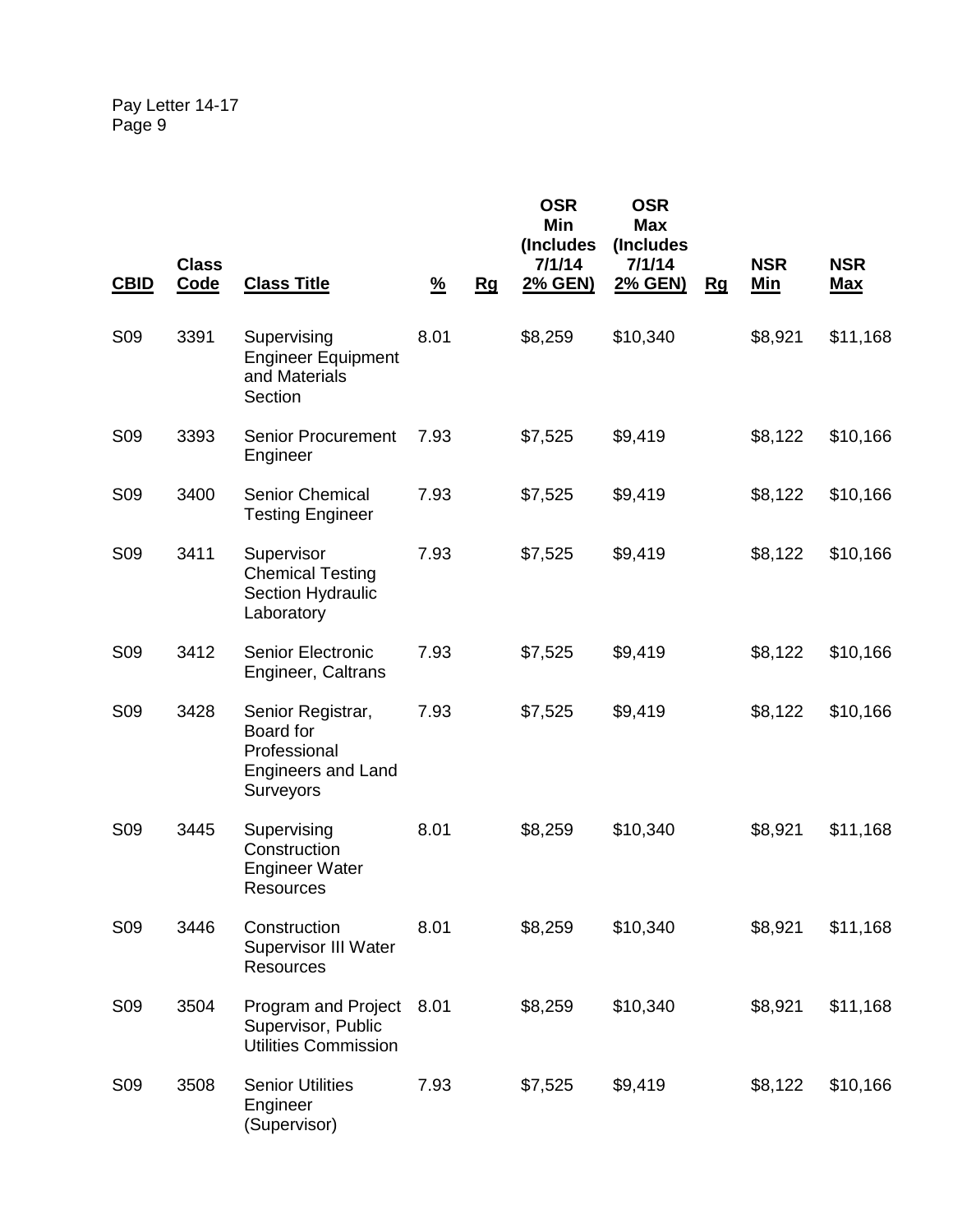| <b>CBID</b>     | <b>Class</b><br>Code | <b>Class Title</b>                                                                     | $\frac{9}{6}$ | Rg | <b>OSR</b><br><b>Min</b><br>(Includes<br>7/1/14<br>2% GEN) | <b>OSR</b><br><b>Max</b><br>(Includes<br>7/1/14<br>2% GEN) | Rg | <b>NSR</b><br>Min | <b>NSR</b><br><u>Max</u> |
|-----------------|----------------------|----------------------------------------------------------------------------------------|---------------|----|------------------------------------------------------------|------------------------------------------------------------|----|-------------------|--------------------------|
| S <sub>09</sub> | 3536                 | Supervising<br>Transportation<br><b>Engineer Public</b><br><b>Utilities Commission</b> | 8.01          |    | \$8,259                                                    | \$10,340                                                   |    | \$8,921           | \$11,168                 |
| S <sub>09</sub> | 3561                 | Supervising<br>Mechanical<br><b>Engineer Hydraulic</b><br><b>Structures</b>            | 8.01          |    | \$8,259                                                    | \$10,340                                                   |    | \$8,921           | \$11,168                 |
| S <sub>09</sub> | 3562                 | <b>Senior Mechanical</b><br><b>Engineer Hydraulic</b><br><b>Structures</b>             | 7.93          |    | \$7,525                                                    | \$9,419                                                    |    | \$8,122           | \$10,166                 |
| <b>S09</b>      | 3578                 | Supervising<br>Mechanical<br>Engineer                                                  | 8.01          |    | \$8,259                                                    | \$10,340                                                   |    | \$8,921           | \$11,168                 |
| S <sub>09</sub> | 3599                 | Supervising<br><b>Electrical Engineer</b>                                              | 8.01          |    | \$8,259                                                    | \$10,340                                                   |    | \$8,921           | \$11,168                 |
| <b>S09</b>      | 3608                 | Supervising<br><b>Electrical Engineer</b><br><b>Hydraulic Structures</b>               | 8.01          |    | \$8,259                                                    | \$10,340                                                   |    | \$8,921           | \$11,168                 |
| S <sub>09</sub> | 3610                 | <b>Senior Electrical</b><br><b>Engineer Hydraulic</b><br><b>Structures</b>             | 7.93          |    | \$7,525                                                    | \$9,419                                                    |    | \$8,122           | \$10,166                 |
| S09             | 3635                 | Senior Equipment<br>Engineer                                                           | 7.93          |    | \$7,525                                                    | \$9,419                                                    |    | \$8,122           | \$10,166                 |
| S09             | 3636                 | Supervising<br>Telecommunications<br>Engineer                                          | 7.94          |    | \$8,662                                                    | \$10,847                                                   |    | \$9,350           | \$11,708                 |
| S09             | 3650                 | <b>Senior Automotive</b><br>Equipment<br><b>Standards Engineer</b>                     | 7.93          |    | \$7,525                                                    | \$9,419                                                    |    | \$8,122           | \$10,166                 |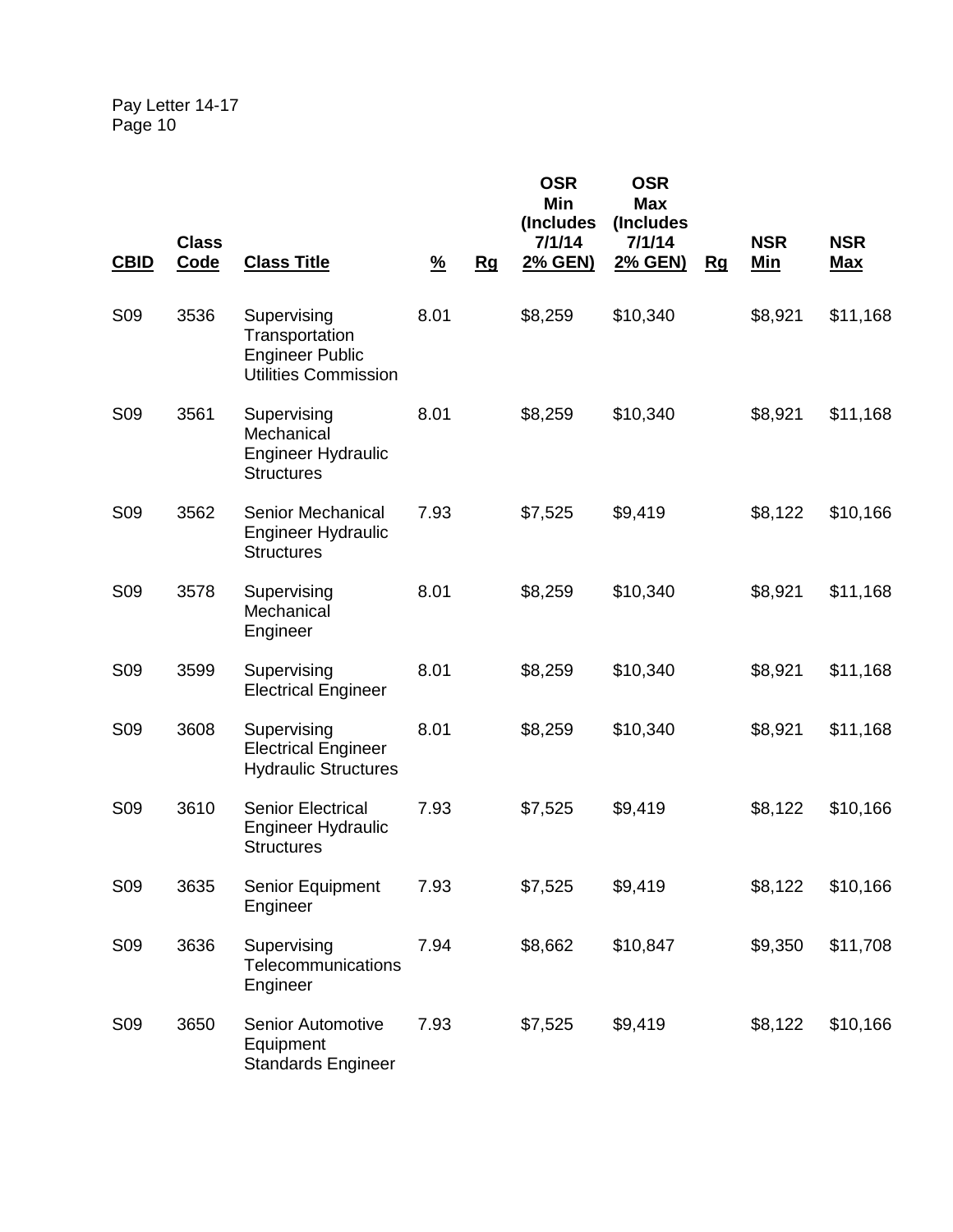| <b>CBID</b>     | <b>Class</b><br>Code | <b>Class Title</b>                                                       | $\frac{9}{6}$ | Rg     | <b>OSR</b><br>Min<br>(Includes<br>7/1/14<br>2% GEN) | <b>OSR</b><br><b>Max</b><br>(Includes<br>7/1/14<br><u>2% GEN)</u> | Rg     | <b>NSR</b><br><u>Min</u> | <b>NSR</b><br><b>Max</b> |
|-----------------|----------------------|--------------------------------------------------------------------------|---------------|--------|-----------------------------------------------------|-------------------------------------------------------------------|--------|--------------------------|--------------------------|
| <b>S09</b>      | 3658                 | <b>Senior Control</b><br>Engineer<br>(Supervisor)                        | 7.94          |        | \$8,278                                             | \$10,360                                                          |        | \$8,935                  | \$11,183                 |
| <b>S09</b>      | 3672                 | Supervising<br><b>Hydroelectric Power</b><br><b>Utility Engineer</b>     | 8.01          |        | \$8,259                                             | \$10,340                                                          |        | \$8,921                  | \$11,168                 |
| <b>S09</b>      | 3673                 | Senior Hydroelectric<br><b>Power Utility</b><br>Engineer<br>(Supervisor) | 7.93          |        | \$7,525                                             | \$9,419                                                           |        | \$8,122                  | \$10,166                 |
| S <sub>09</sub> | 3686                 | <b>Supervising Control</b><br>Engineer                                   | 3.23          |        | \$9,085                                             | \$11,375                                                          |        | \$9,378                  | \$11,742                 |
| <b>S09</b>      | 3723                 | Supervising<br>Hazardous<br><b>Substances</b><br>Engineer II             | 8.01<br>8.01  | A<br>B | \$7,868<br>\$8,259                                  | \$9,782<br>\$10,340                                               | A<br>B | \$8,498<br>\$8,921       | \$10,566<br>\$11,168     |
| <b>S09</b>      | 3724                 | Supervising<br>Hazardous<br><b>Substances</b><br>Engineer I              | 7.93<br>7.93  | A<br>B | \$6,367<br>\$7,525                                  | \$7,915<br>\$9,419                                                | A<br>B | \$6,872<br>\$8,122       | \$8,543<br>\$10,166      |
| <b>S09</b>      | 3748                 | Supervising<br>Engineering<br>Geologist                                  | 8.01          |        | \$8,259                                             | \$10,340                                                          |        | \$8,921                  | \$11,168                 |
| S09             | 3762                 | Air Resources<br>Supervisor I                                            | 7.93          |        | \$7,525                                             | \$9,419                                                           |        | \$8,122                  | \$10,166                 |
| S <sub>09</sub> | 3763                 | Air Resources<br>Supervisor II                                           | 8.01          |        | \$8,259                                             | \$10,340                                                          |        | \$8,921                  | \$11,168                 |
| S <sub>09</sub> | 3777                 | Supervising Oil and<br><b>Gas Engineer</b>                               | 3.05          |        | \$9,526                                             | \$11,929                                                          |        | \$9,817                  | \$12,293                 |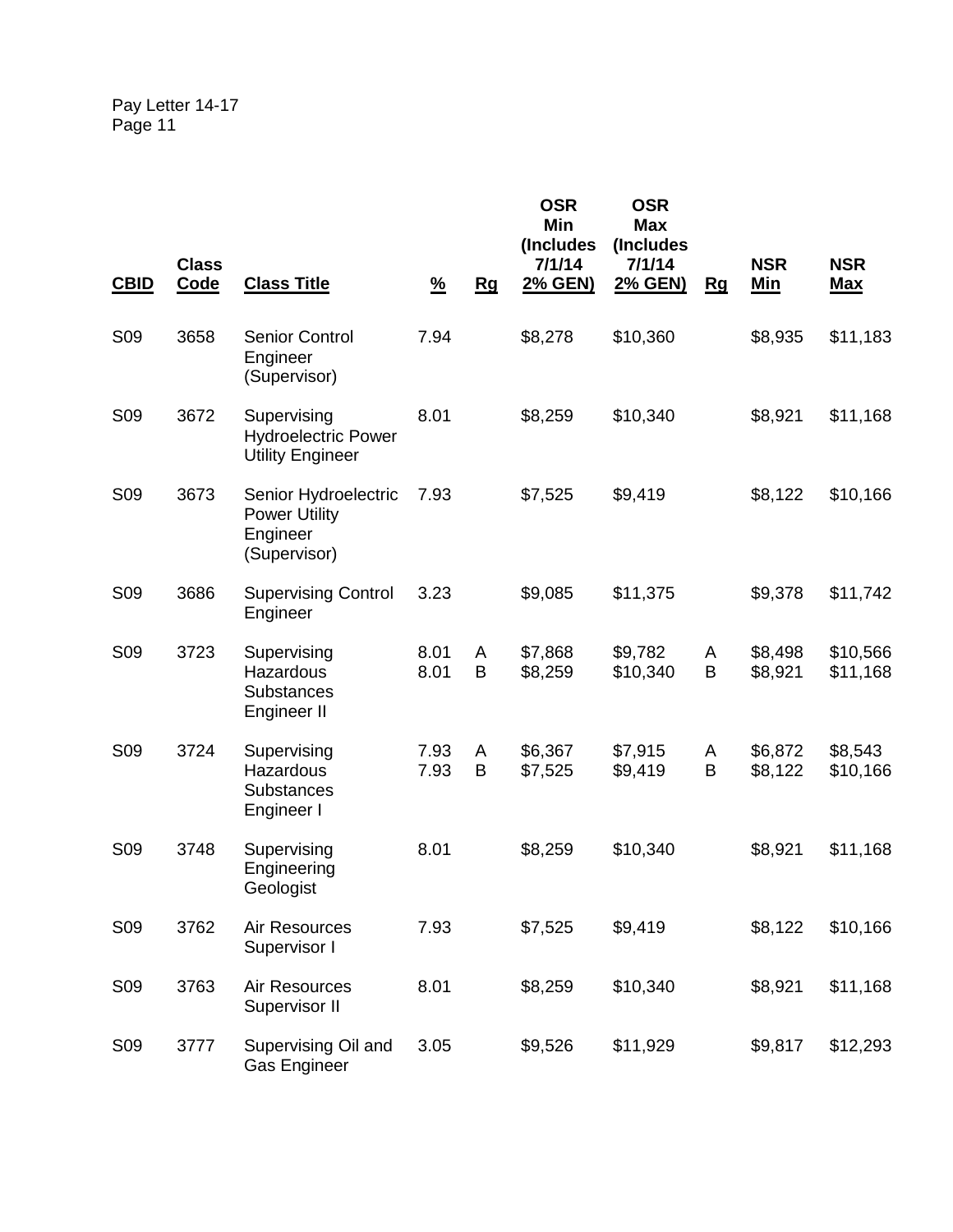| <b>CBID</b>     | <b>Class</b><br><b>Code</b> | <b>Class Title</b>                                                               | $\frac{9}{6}$ | Rg | <b>OSR</b><br>Min<br>(Includes<br>7/1/14<br>2% GEN) | <b>OSR</b><br><b>Max</b><br>(Includes<br>7/1/14<br>2% GEN) | <u>Rg</u> | <b>NSR</b><br><u>Min</u> | <b>NSR</b><br><b>Max</b> |
|-----------------|-----------------------------|----------------------------------------------------------------------------------|---------------|----|-----------------------------------------------------|------------------------------------------------------------|-----------|--------------------------|--------------------------|
| <b>S09</b>      | 3780                        | Senior Oil and Gas<br>Engineer<br>(Supervisor)                                   | 7.94          |    | \$8,662                                             | \$10,847                                                   |           | \$9,350                  | \$11,708                 |
| S <sub>09</sub> | 3794                        | <b>Senior Mineral</b><br><b>Resources Engineer</b>                               | 7.94          |    | \$8,662                                             | \$10,847                                                   |           | \$9,350                  | \$11,708                 |
| <b>S09</b>      | 3795                        | <b>Supervising Waste</b><br>Management<br>Engineer                               | 8.01          |    | \$8,259                                             | \$10,340                                                   |           | \$8,921                  | \$11,168                 |
| <b>S09</b>      | 3811                        | <b>Supervising Air</b><br><b>Pollution Research</b><br>Specialist                | 8.01          |    | \$8,259                                             | \$10,340                                                   |           | \$8,921                  | \$11,168                 |
| S <sub>09</sub> | 3821                        | <b>Supervising Sanitary</b><br>Engineer                                          | 8.01          |    | \$8,259                                             | \$10,340                                                   |           | \$8,921                  | \$11,168                 |
| S <sub>09</sub> | 3822                        | <b>Senior Sanitary</b><br>Engineer                                               | 7.93          |    | \$7,525                                             | \$9,419                                                    |           | \$8,122                  | \$10,166                 |
| <b>S09</b>      | 3849                        | <b>Supervising Water</b><br><b>Resource Control</b><br>Engineer<br>(Supervisory) | 8.01          |    | \$8,259                                             | \$10,340                                                   |           | \$8,921                  | \$11,168                 |
| S <sub>09</sub> | 3892                        | <b>Senior Safety</b><br>Engineer<br>(Amusement Rides)                            | 7.93          |    | \$7,525                                             | \$9,419                                                    |           | \$8,122                  | \$10,166                 |
| <b>S09</b>      | 3893                        | District Manager,<br>Division of<br><b>Occupational Safety</b><br>and Health     | 7.93          |    | \$7,525                                             | \$9,419                                                    |           | \$8,122                  | \$10,166                 |
| S <sub>09</sub> | 3894                        | <b>Senior Safety</b><br>Engineer<br>-Elevators-                                  | 7.93          |    | \$7,525                                             | \$9,419                                                    |           | \$8,122                  | \$10,166                 |
| S <sub>09</sub> | 3903                        | <b>Senior Safety</b><br>Engineer<br>-Pressure Vessels-                           | 7.93          |    | \$7,525                                             | \$9,419                                                    |           | \$8,122                  | \$10,166                 |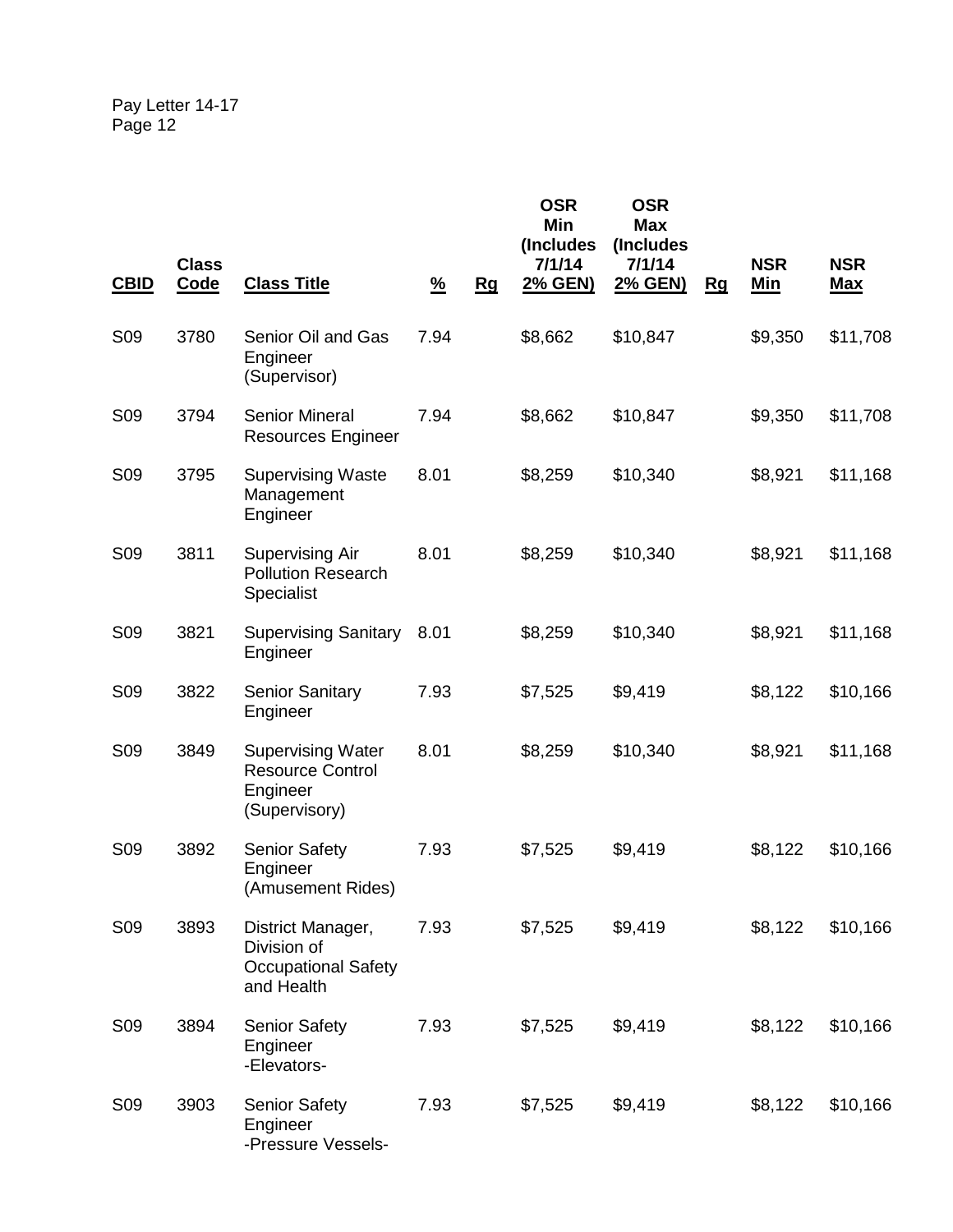| <b>CBID</b>     | <b>Class</b><br><b>Code</b> | <b>Class Title</b>                                                          | $\frac{9}{6}$ | Rg | <b>OSR</b><br>Min<br>(Includes<br>7/1/14<br>2% GEN) | <b>OSR</b><br><b>Max</b><br>(Includes<br>7/1/14<br>2% GEN) | <u>Rg</u> | <b>NSR</b><br><u>Min</u> | <b>NSR</b><br><b>Max</b> |
|-----------------|-----------------------------|-----------------------------------------------------------------------------|---------------|----|-----------------------------------------------------|------------------------------------------------------------|-----------|--------------------------|--------------------------|
| <b>S09</b>      | 3905                        | <b>Senior Safety</b><br>Engineer<br>-Mining and<br>Tunneling-               | 7.93          |    | \$7,525                                             | \$9,419                                                    |           | \$8,122                  | \$10,166                 |
| <b>S09</b>      | 3918                        | Area Manager,<br>Cal/OSHA<br><b>Consultation Service</b>                    | 7.93          |    | \$7,525                                             | \$9,419                                                    |           | \$8,122                  | \$10,166                 |
| <b>S09</b>      | 3954                        | <b>Senior Restoration</b><br>Architect                                      | 7.93          |    | \$7,525                                             | \$9,419                                                    |           | \$8,122                  | \$10,166                 |
| <b>S09</b>      | 3958                        | Supervising<br>Architect                                                    | 8.01          |    | \$8,259                                             | \$10,340                                                   |           | \$8,921                  | \$11,168                 |
| S <sub>09</sub> | 3983                        | Senior Landscape<br>Architect                                               | 7.93          |    | \$7,525                                             | \$9,419                                                    |           | \$8,122                  | \$10,166                 |
| S <sub>09</sub> | 4003                        | Supervisor, Health<br><b>Facilities Review</b>                              | 7.94          |    | \$8,662                                             | \$10,847                                                   |           | \$9,350                  | \$11,708                 |
| <b>S09</b>      | 4016                        | Regional<br>Compliance Officer,<br><b>Health Facilities</b><br>Construction | 8.01          |    | \$8,259                                             | \$10,340                                                   |           | \$8,921                  | \$11,168                 |
| <b>S09</b>      | 4023                        | <b>Project Director III</b>                                                 | 8.01          |    | \$8,259                                             | \$10,340                                                   |           | \$8,921                  | \$11,168                 |
| S <sub>09</sub> | 4029                        | Construction<br>Supervisor III                                              | 8.01          |    | \$8,259                                             | \$10,340                                                   |           | \$8,921                  | \$11,168                 |
| S09             | 4045                        | <b>Direct Construction</b><br>Supervisor III                                | 8.01          |    | \$8,259                                             | \$10,340                                                   |           | \$8,921                  | \$11,168                 |
| S <sub>09</sub> | 4123                        | Senior Architect,<br><b>Health Facilities</b>                               | 7.93          |    | \$7,525                                             | \$9,419                                                    |           | \$8,122                  | \$10,166                 |
| S <sub>09</sub> | 4126                        | Departmental<br>Construction and<br>Maintenance<br>Supervisor               | 7.93          |    | \$7,525                                             | \$9,419                                                    |           | \$8,122                  | \$10,166                 |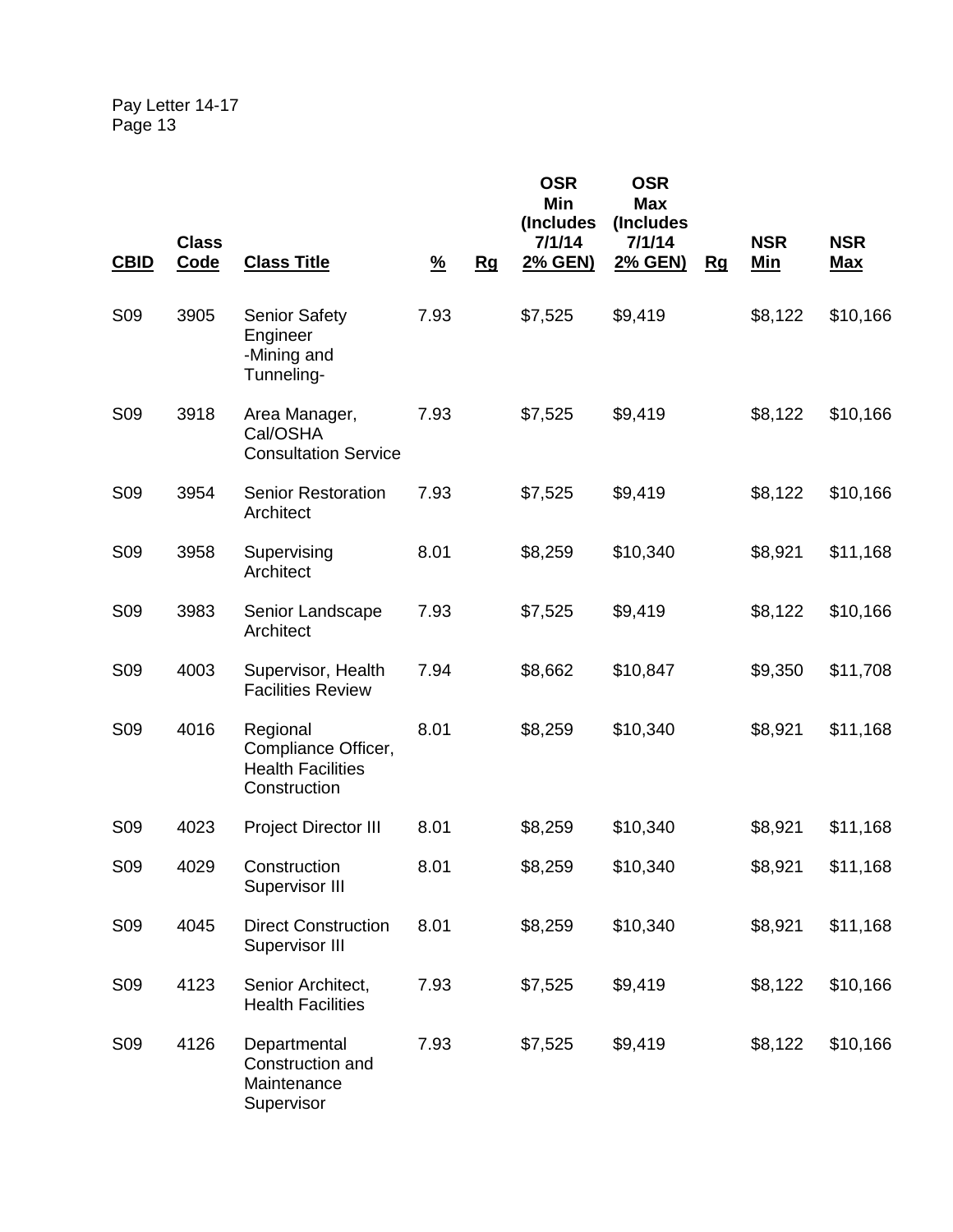| <b>CBID</b>     | <b>Class</b><br><b>Code</b> | <b>Class Title</b>                                                                 | $\frac{9}{6}$ | Rg | <b>OSR</b><br>Min<br>(Includes<br>7/1/14<br>2% GEN) | <b>OSR</b><br><b>Max</b><br>(Includes<br>7/1/14<br>2% GEN) | Rg          | <b>NSR</b><br><u>Min</u> | <b>NSR</b><br><b>Max</b> |
|-----------------|-----------------------------|------------------------------------------------------------------------------------|---------------|----|-----------------------------------------------------|------------------------------------------------------------|-------------|--------------------------|--------------------------|
| S <sub>09</sub> | 4842                        | <b>Electric Generation</b><br><b>System Specialist II</b>                          | 6.50          |    | \$6,217                                             | \$7,782                                                    |             | \$6,621                  | \$8,288                  |
| <b>S09</b>      | 4862                        | Electric<br>Transmission<br>System Program<br>Specialist III                       | 6.04          |    | \$7,690                                             | \$9,627                                                    |             | \$8,154                  | \$10,208                 |
| S <sub>09</sub> | 7010                        | <b>Senior Process</b><br><b>Safety Engineer</b><br>(Supervisor)                    | 7.94          |    | \$9,169                                             | \$11,477                                                   |             | \$9,897                  | \$12,388                 |
| <b>S09</b>      | 7930                        | Senior Engineer,<br>Petroleum<br><b>Structures</b><br>(Supervisor)                 | 7.94          |    | \$9,169                                             | \$11,477                                                   |             | \$9,897                  | \$12,388                 |
| S <sub>09</sub> | 9943                        | <b>Senior Air Quality</b><br>Engineer,<br>Department of<br><b>Consumer Affairs</b> | 7.93          |    | \$7,525                                             | \$9,419                                                    |             | \$8,122                  | \$10,166                 |
| U09             | 3123                        | <b>Associate Civil</b><br>Engineer                                                 | 7.96          | S  | \$6,418                                             | \$8,031                                                    | S           | \$6,929                  | \$8,670                  |
| U09             | 3161                        | Senior<br>Transportation<br><b>Engineer, Caltrans</b>                              | 7.93          | S  | \$7,525                                             | \$9,419                                                    | S           | \$8,122                  | \$10,166                 |
| U09             | 3167                        | Associate<br>Transportation<br>Engineer, Caltrans                                  | 7.96          | S  | \$6,418                                             | \$8,031                                                    | S           | \$6,929                  | \$8,670                  |
| U09             | 3169                        | Associate<br>Transportation<br>Engineer, Caltrans<br>(Registered)                  | 7.96          | S  | \$6,418                                             | \$8,031                                                    | $\mathsf S$ | \$6,929                  | \$8,670                  |
| U09             | 3185                        | Senior Bridge<br>Engineer                                                          | 7.93          | S  | \$7,525                                             | \$9,419                                                    | S           | \$8,122                  | \$10,166                 |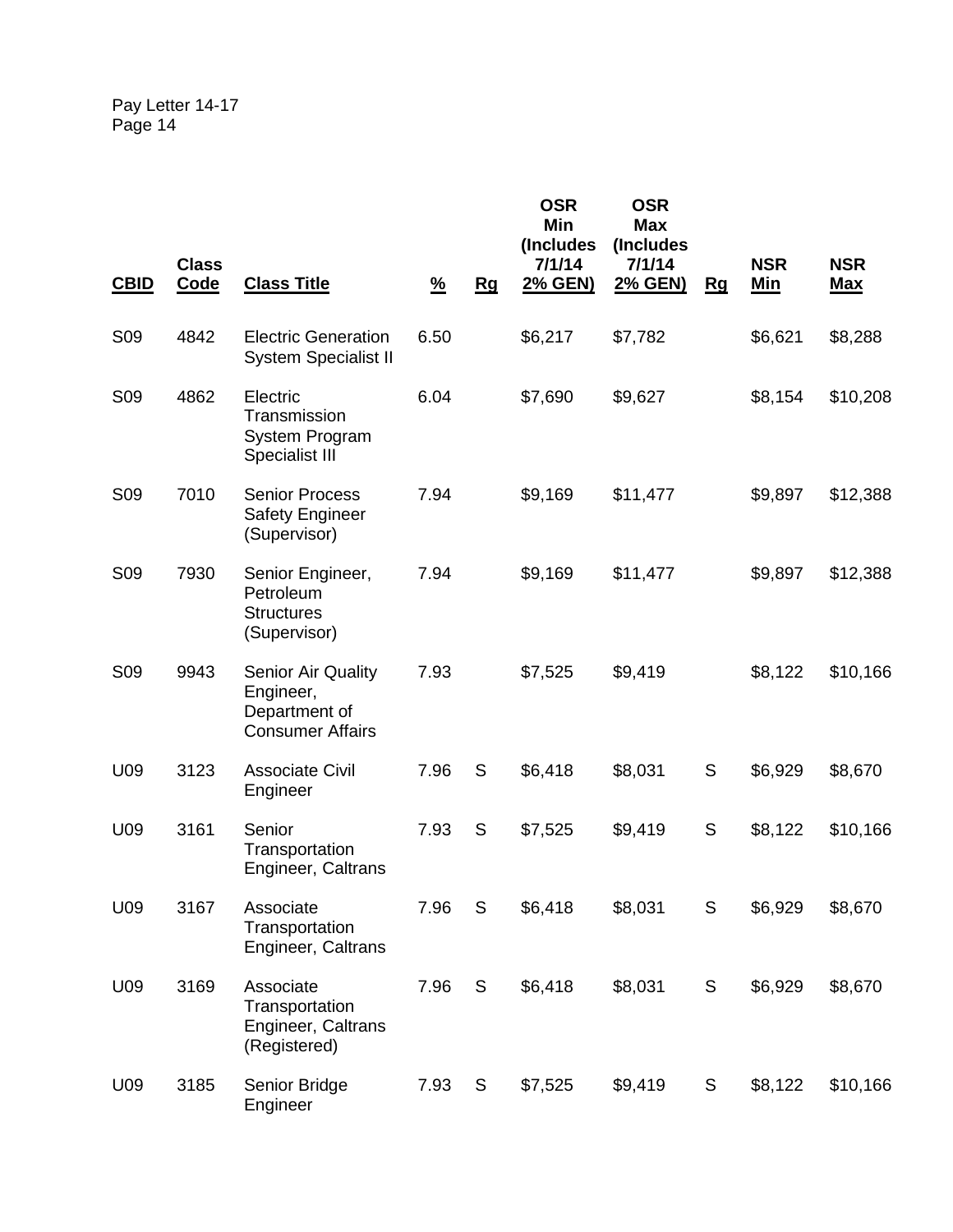|             |                             |                                                            |               |    | <b>OSR</b><br><b>Min</b><br>(Includes | <b>OSR</b><br><b>Max</b><br>(Includes |     |                          |                          |
|-------------|-----------------------------|------------------------------------------------------------|---------------|----|---------------------------------------|---------------------------------------|-----|--------------------------|--------------------------|
| <b>CBID</b> | <b>Class</b><br><b>Code</b> | <b>Class Title</b>                                         | $\frac{9}{6}$ | Rg | 7/1/14<br>2% GEN)                     | 7/1/14<br>2% GEN)                     | $g$ | <b>NSR</b><br><b>Min</b> | <b>NSR</b><br><u>Max</u> |
| U09         | 3186                        | Associate Bridge<br>Engineer                               | 7.96          | S  | \$6,418                               | \$8,031                               | S   | \$6,929                  | \$8,670                  |
| U09         | 3379                        | <b>Associate Materials</b><br>and Research<br>Engineer     | 7.96          | S  | \$6,418                               | \$8,031                               | S   | \$6,929                  | \$8,670                  |
| U09         | 3403                        | <b>Associate Chemical</b><br><b>Testing Engineer</b>       | 7.95          | S  | \$6,418                               | \$8,036                               | S   | \$6,928                  | \$8,675                  |
| U09         | 3638                        | Associate<br><b>Equipment Engineer</b>                     | 7.95          | S  | \$6,418                               | \$8,036                               | S   | \$6,928                  | \$8,675                  |
| U09         | 3751                        | <b>Senior Engineering</b><br>Geologist                     | 7.93          | S  | \$7,525                               | \$9,419                               | S   | \$8,122                  | \$10,166                 |
| U09         | 3790                        | <b>Senior Waste</b><br>Management<br>Engineer              | 7.93          | S  | \$7,525                               | \$9,419                               | S   | \$8,122                  | \$10,166                 |
| U09         | 3844                        | <b>Senior Water</b><br><b>Resource Control</b><br>Engineer | 7.93          | S  | \$7,525                               | \$9,419                               | S   | \$8,122                  | \$10,166                 |
| U09         | 3961                        | <b>Senior Architect</b>                                    | 7.93          | S  | \$7,525                               | \$9,419                               | S   | \$8,122                  | \$10,166                 |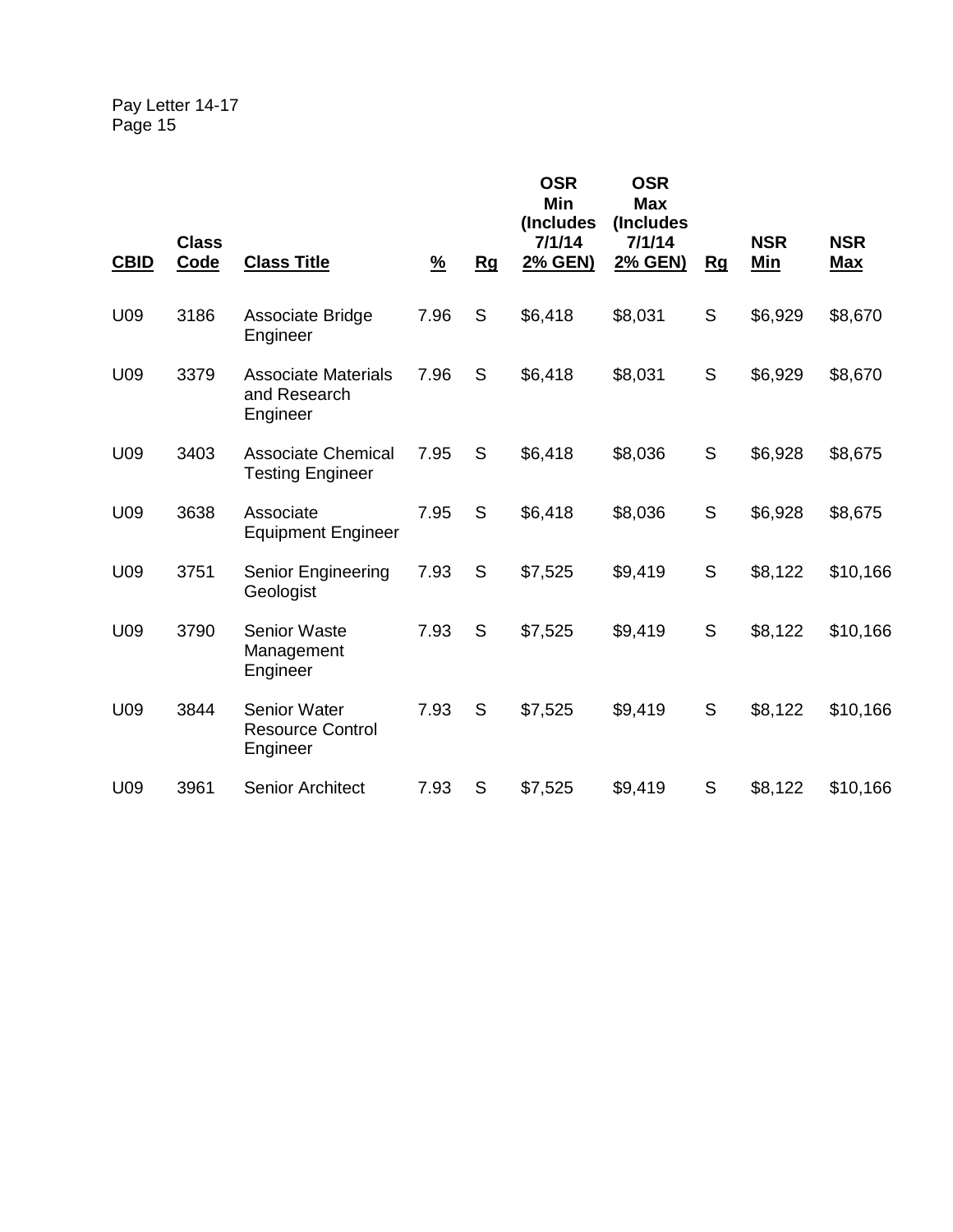## **CLASSES**

#### **M10 and S10**

Effective July 1, 2014, the California Department of Human Resources has approved a SPECIAL SALARY ADJUSTMENT for the following classes. The following classes shall be increased at the minimum and maximum of the salary range by the specified percentage shown below.

### **EMPLOYEES**

Effective July 1, 2014, all employees in the following classes shall receive the specified percent increase including employees who separated from State service prior to July 1, 2014 and have lump sum payments that extend beyond July 1, 2014. The lump sum payments shall be adjusted to reflect the percent salary increase.

#### **M10 and S10**

| <b>CBID</b>     | <b>Class</b><br>Code | <b>Class Title</b>                                        | <u>%</u> | Rg | <b>OSR</b><br><b>Min</b><br>(Includes)<br>7/1/14<br>2% GEN) | OSR<br><b>Max</b><br>(Includes<br>7/1/14<br>2% GEN) | Rg | <b>NSR</b><br>Min | <b>NSR</b><br><u>Max</u> |
|-----------------|----------------------|-----------------------------------------------------------|----------|----|-------------------------------------------------------------|-----------------------------------------------------|----|-------------------|--------------------------|
| M <sub>10</sub> | 0753                 | Integrated Waste<br>Program Manager                       | 27.67    |    | \$8,166                                                     | \$9,277                                             |    | \$10,426          | \$11,844                 |
| M <sub>10</sub> | 0760                 | Environmental<br>Program Manager<br>I (Managerial)        | 40.33    |    | \$7,078                                                     | \$8,038                                             |    | \$9,933           | \$11,280                 |
| M <sub>10</sub> | 0769                 | Environmental<br>Program Manager<br>$\mathbf{I}$          | 27.67    |    | \$8,166                                                     | \$9,277                                             |    | \$10,426          | \$11,844                 |
| M <sub>10</sub> | 0783                 | Program Manager<br>I, California Bay-<br>Delta Authority  | 34.89    |    | \$6,621                                                     | \$7,518                                             |    | \$8,931           | \$10,141                 |
| M <sub>10</sub> | 0784                 | Program Manager<br>II, California Bay-<br>Delta Authority | 32.43    |    | \$7,410                                                     | \$8,413                                             |    | \$9,813           | \$11,141                 |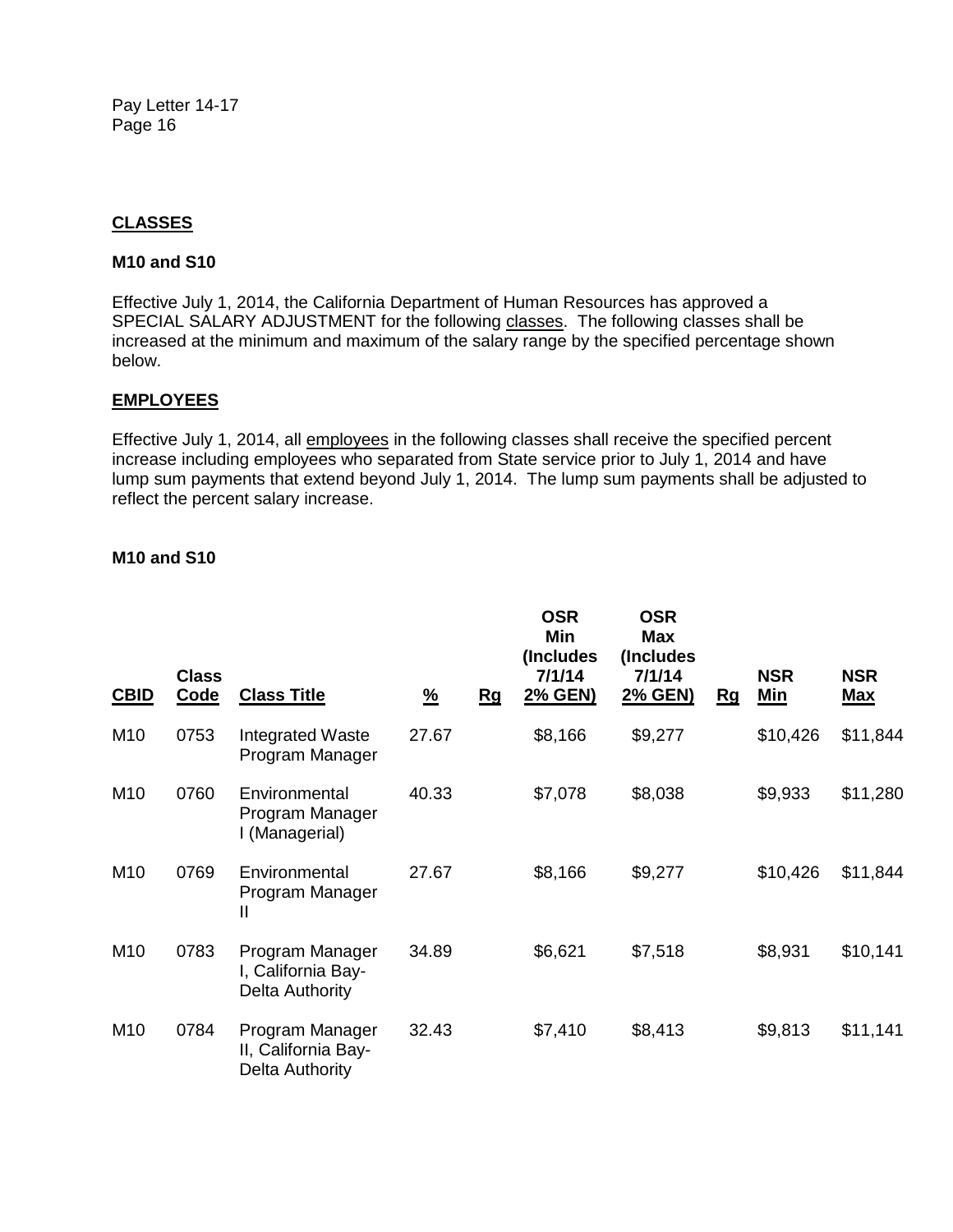| <b>CBID</b>     | <b>Class</b><br>Code | <b>Class Title</b>                                                                       | $\frac{9}{6}$ | Rg | <b>OSR</b><br><b>Min</b><br>(Includes<br>7/1/14<br><u>2% GEN)</u> | <b>OSR</b><br><b>Max</b><br>(Includes<br>7/1/14<br>2% GEN) | Rg | <b>NSR</b><br><u>Min</u> | <b>NSR</b><br><u>Max</u> |
|-----------------|----------------------|------------------------------------------------------------------------------------------|---------------|----|-------------------------------------------------------------------|------------------------------------------------------------|----|--------------------------|--------------------------|
| M <sub>10</sub> | 0785                 | Program Manager<br>III, California Bay-<br><b>Delta Authority</b>                        | 27.67         |    | \$8,166                                                           | \$9,277                                                    |    | \$10,426                 | \$11,844                 |
| M10             | 3692                 | <b>Principal Geologist</b>                                                               | 26.86         |    | \$7,778                                                           | \$8,835                                                    |    | \$9,867                  | \$11,208                 |
| M10             | 3841                 | Supervising<br>Industrial<br>Hygienist                                                   | 23.50         |    | \$7,077                                                           | \$8,643                                                    |    | \$8,740                  | \$10,674                 |
| M10             | 3880                 | Assistant Chief,<br><b>CAL/OSHA</b><br>Consultation<br>Service                           | 18.02         |    | \$7,778                                                           | \$9,497                                                    |    | \$9,180                  | \$11,208                 |
| M <sub>10</sub> | 4805                 | <b>Energy Resource</b><br>Specialist III<br>(Managerial)                                 | 32.64         |    | \$5,996                                                           | \$6,810                                                    |    | \$7,953                  | \$9,033                  |
| M10             | 6231                 | Supervising<br>Industrial Hygiene<br>Specialist, State<br>Compensation<br>Insurance Fund | 25.33         |    | \$6,978                                                           | \$8,517                                                    |    | \$8,746                  | \$10,674                 |
| S <sub>10</sub> | 0752                 | Supervising<br><b>Integrated Waste</b><br>Management<br>Specialist II                    | 27.43         |    | \$6,401                                                           | \$7,958                                                    |    | \$8,157                  | \$10,141                 |
| S <sub>10</sub> | 0756                 | Environmental<br>Program Manager<br>I (Supervisory)                                      | 40.34         |    | \$6,401                                                           | \$7,958                                                    |    | \$8,983                  | \$11,168                 |
| S <sub>10</sub> | 0759                 | Supervising<br><b>Integrated Waste</b><br>Management<br>Specialist I                     | 39.75         |    | \$5,559                                                           | \$6,911                                                    |    | \$7,769                  | \$9,658                  |
| S <sub>10</sub> | 0764                 | Senior<br>Environmental<br><b>Scientist</b><br>(Supervisory)                             | 39.75         |    | \$5,559                                                           | \$6,911                                                    |    | \$7,769                  | \$9,658                  |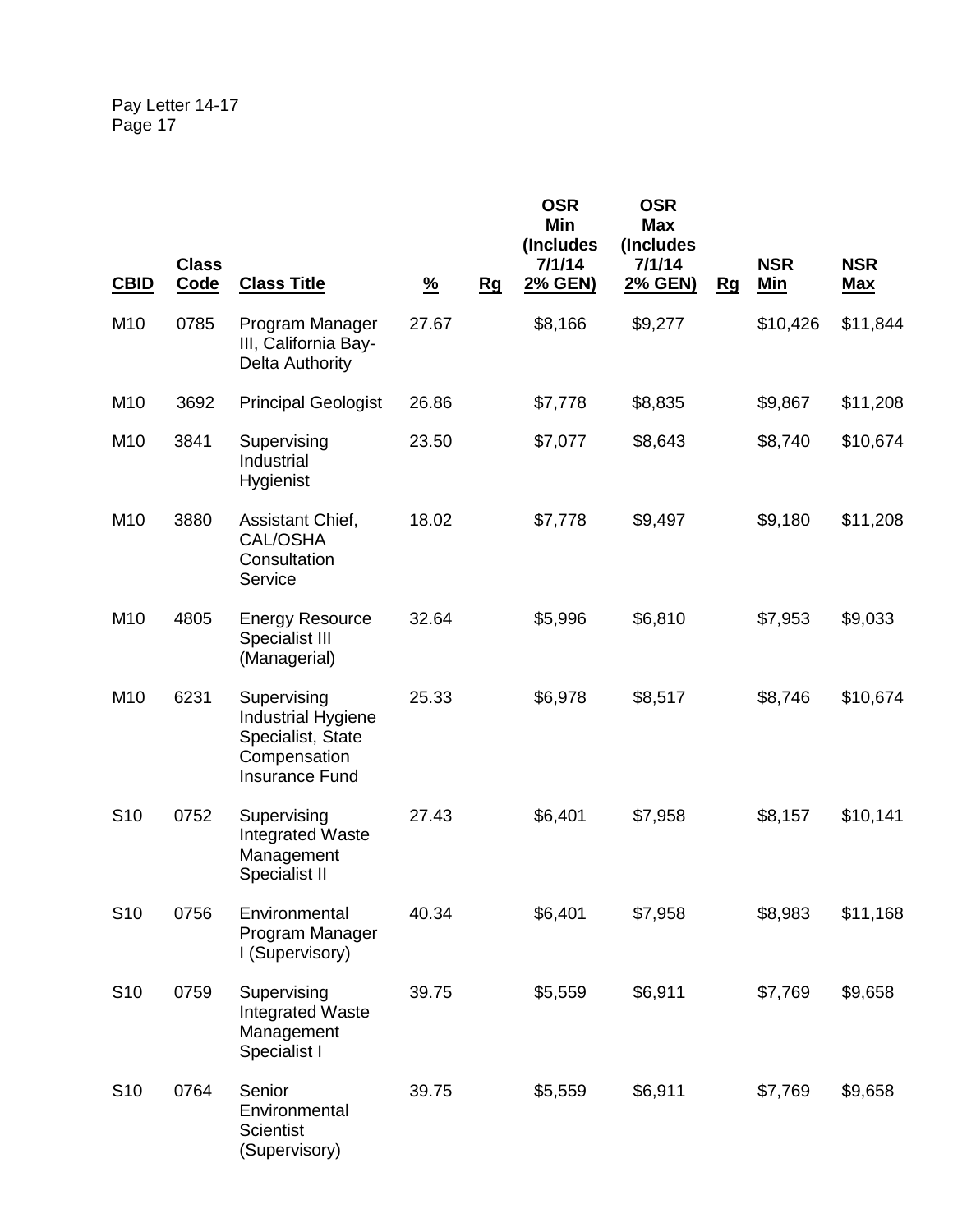| <b>CBID</b>     | <b>Class</b><br><b>Code</b> | <b>Class Title</b>                                                                     | $\frac{9}{6}$  | <u>Rg</u>        | <b>OSR</b><br>Min<br>(Includes<br>7/1/14<br>2% GEN) | <b>OSR</b><br><b>Max</b><br>(Includes<br>7/1/14<br>2% GEN) | Rg                | <b>NSR</b><br><b>Min</b> | <b>NSR</b><br><u>Max</u> |
|-----------------|-----------------------------|----------------------------------------------------------------------------------------|----------------|------------------|-----------------------------------------------------|------------------------------------------------------------|-------------------|--------------------------|--------------------------|
| S <sub>10</sub> | 0770                        | Senior Agricultural<br><b>Biologist</b>                                                | 39.75<br>39.75 | B<br>$\mathsf C$ | \$5,559<br>\$5,829                                  | \$6,911<br>\$7,246                                         | В<br>$\mathsf{C}$ | \$7,769<br>\$8,146       | \$9,658<br>\$10,126      |
| S <sub>10</sub> | 3053                        | Chief<br>Meteorologist, Air<br><b>Resources Board</b>                                  | 23.77          |                  | \$5,864                                             | \$7,298                                                    |                   | \$7,258                  | \$9,033                  |
| S <sub>10</sub> | 3056                        | Senior<br>Meteorologist Air<br>Sanitation                                              | 27.77          |                  | \$5,418                                             | \$6,733                                                    |                   | \$6,923                  | \$8,603                  |
| S <sub>10</sub> | 3062                        | Land and Water<br>Use Program<br>Manager I                                             | 38.44          |                  | \$6,164                                             | \$7,664                                                    |                   | \$8,533                  | \$10,610                 |
| S <sub>10</sub> | 3081                        | Senior Land and<br><b>Water Use</b><br><b>Scientist</b>                                | 32.32          |                  | \$5,872                                             | \$7,299                                                    |                   | \$7,770                  | \$9,658                  |
| S <sub>10</sub> | 3693                        | Supervising<br>Geologist                                                               | 32.71          |                  | \$6,461                                             | \$8,043                                                    |                   | \$8,574                  | \$10,674                 |
| S <sub>10</sub> | 3749                        | Senior<br>Seismologist                                                                 | 42.62          |                  | \$5,734                                             | \$7,128                                                    |                   | \$8,178                  | \$10,166                 |
| S <sub>10</sub> | 3852                        | Senior Industrial<br>Hygienist                                                         | 32.40          |                  | \$5,746                                             | \$7,678                                                    |                   | \$7,608                  | \$10,166                 |
| S <sub>10</sub> | 3932                        | Senior Geologist<br>(Supervisor)                                                       | 39.28          |                  | \$5,872                                             | \$7,299                                                    |                   | \$8,179                  | \$10,166                 |
| S <sub>10</sub> | 4058                        | Energy<br>Commission<br>Supervisor II<br>(Technology<br>Evaluation and<br>Development) | 27.77          |                  | \$5,418                                             | \$6,733                                                    |                   | \$6,923                  | \$8,603                  |